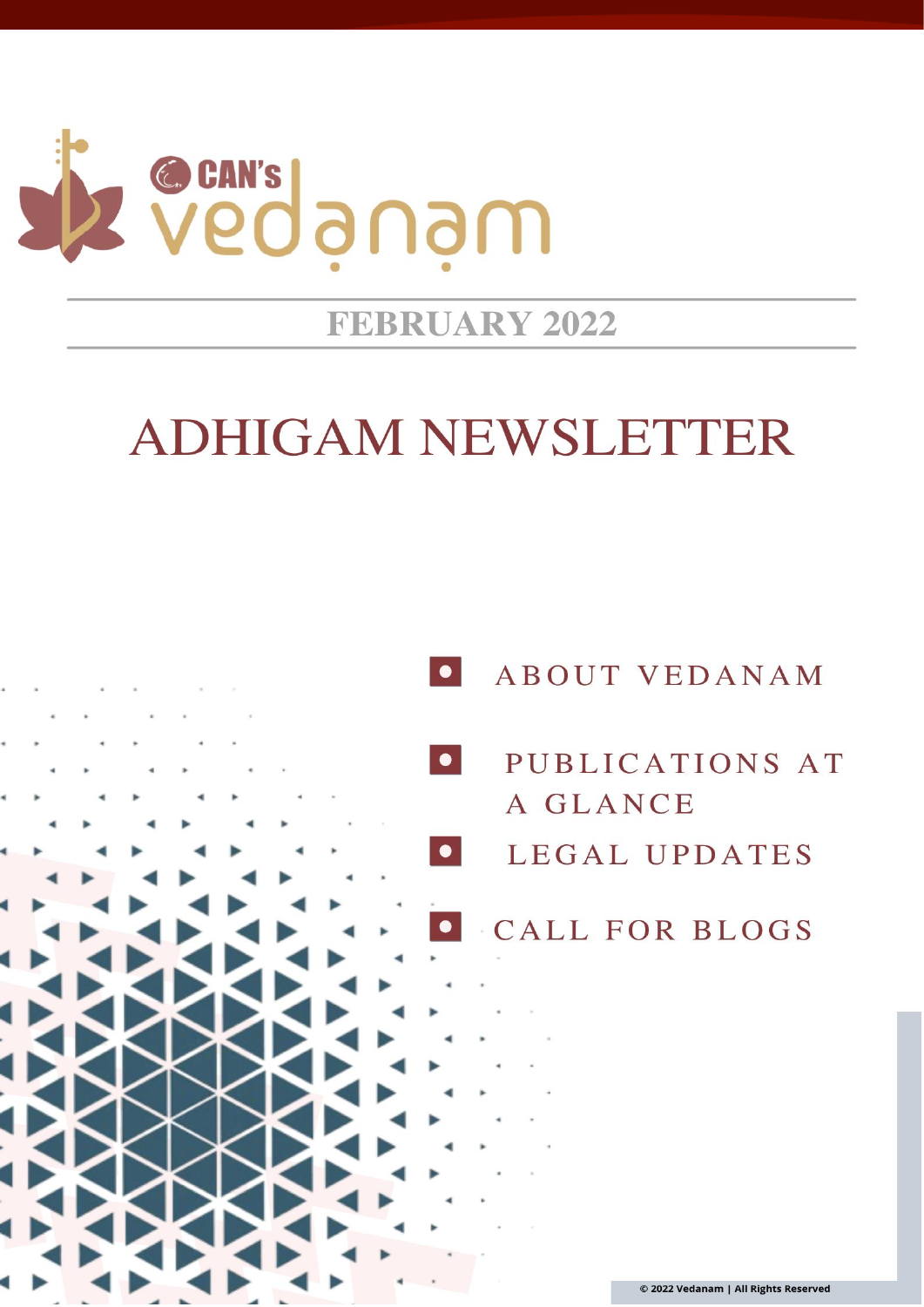FEBRUARY 2022

# **INDEX**

| <b>ABOUT VEDANAM</b>     |    |
|--------------------------|----|
| PUBLICATIONS AT A GLANCE | 4  |
| <b>LEGAL WRAP UP</b>     | 13 |
| General updates          | 13 |
| Arbitration              | 16 |
| <b>Competition Law</b>   | 19 |
| <i>Environmental Law</i> | 22 |
| <b>CALL FOR BLOGS</b>    |    |

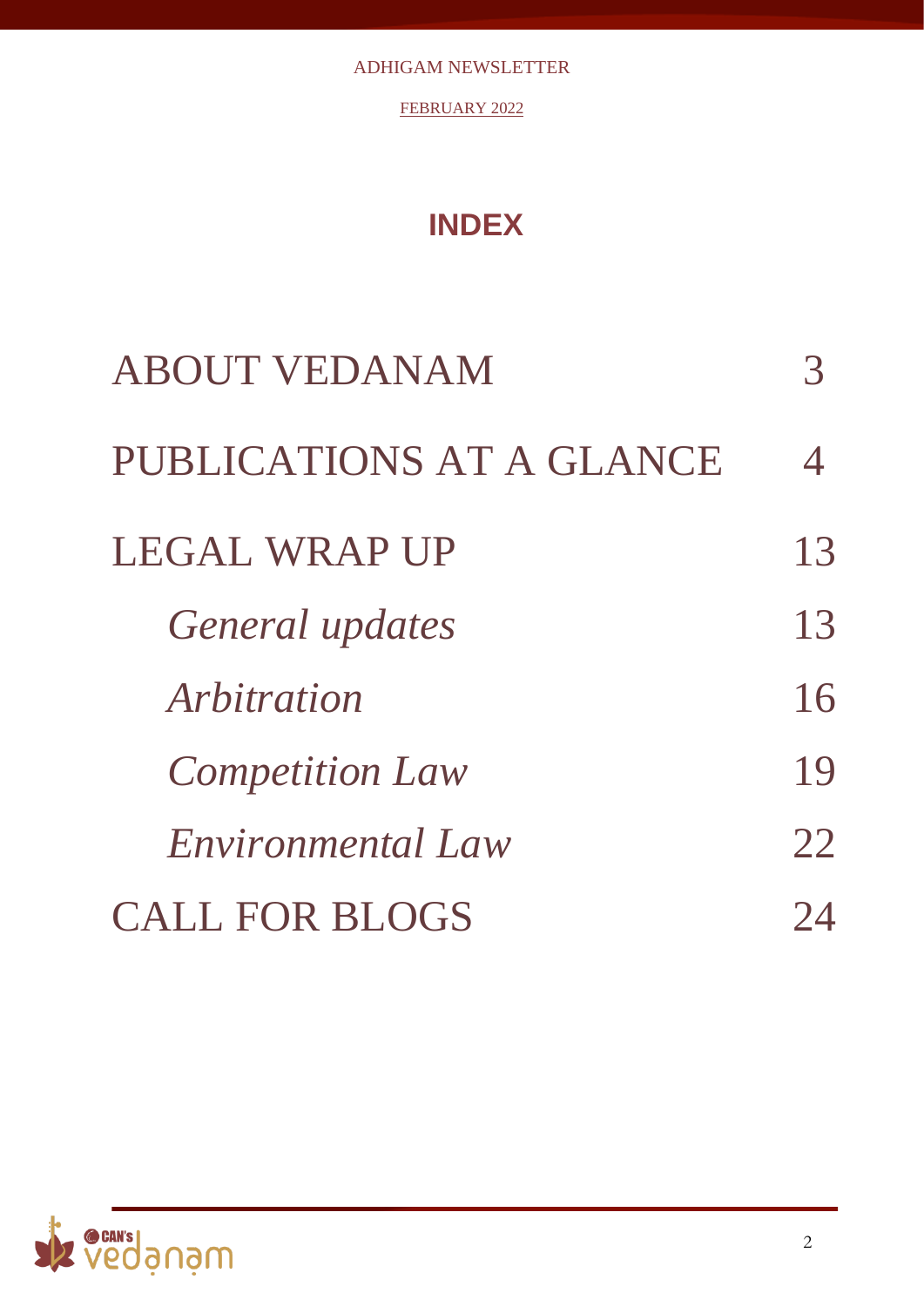### FEBRUARY 2022

## **ABOUT VEDANAM**

CAN's Vedanam is an academic wing of the Confederation of Alumni for National Law Universities (CAN Foundation), aiming to provide a platform to increase research-oriented academic writing, for law students and professionals across the nation. We believe that academic and legal discourse on contemporarily relevant topics is an essential aspect of learning, to attain proficiency in any field. The exposure provides individuals with an opportunity to develop critical thought and an analytical outlook towards contemporary legal discourse. One of the dear ideals of the CAN Foundation remains legal literacy and increasing access to the same and it has been working diligently towards realizing the same, since its inception. CAN's Vedanam, thus, not only supplements the legal literature on a range of contemporary issues and fields of Law but also promotes the Object and Vision of the Foundation. CAN's Vedanam is an inclusive space. We welcome submissions from not just Law Students and Legal Professionals, but also from people not directly affiliated with law but who seek to contribute to legal discourse.

Through this newsletter, Vedanam hopes to cover interesting legal updates and also touch upon publications on our website this month. We hope you enjoy reading this edition!

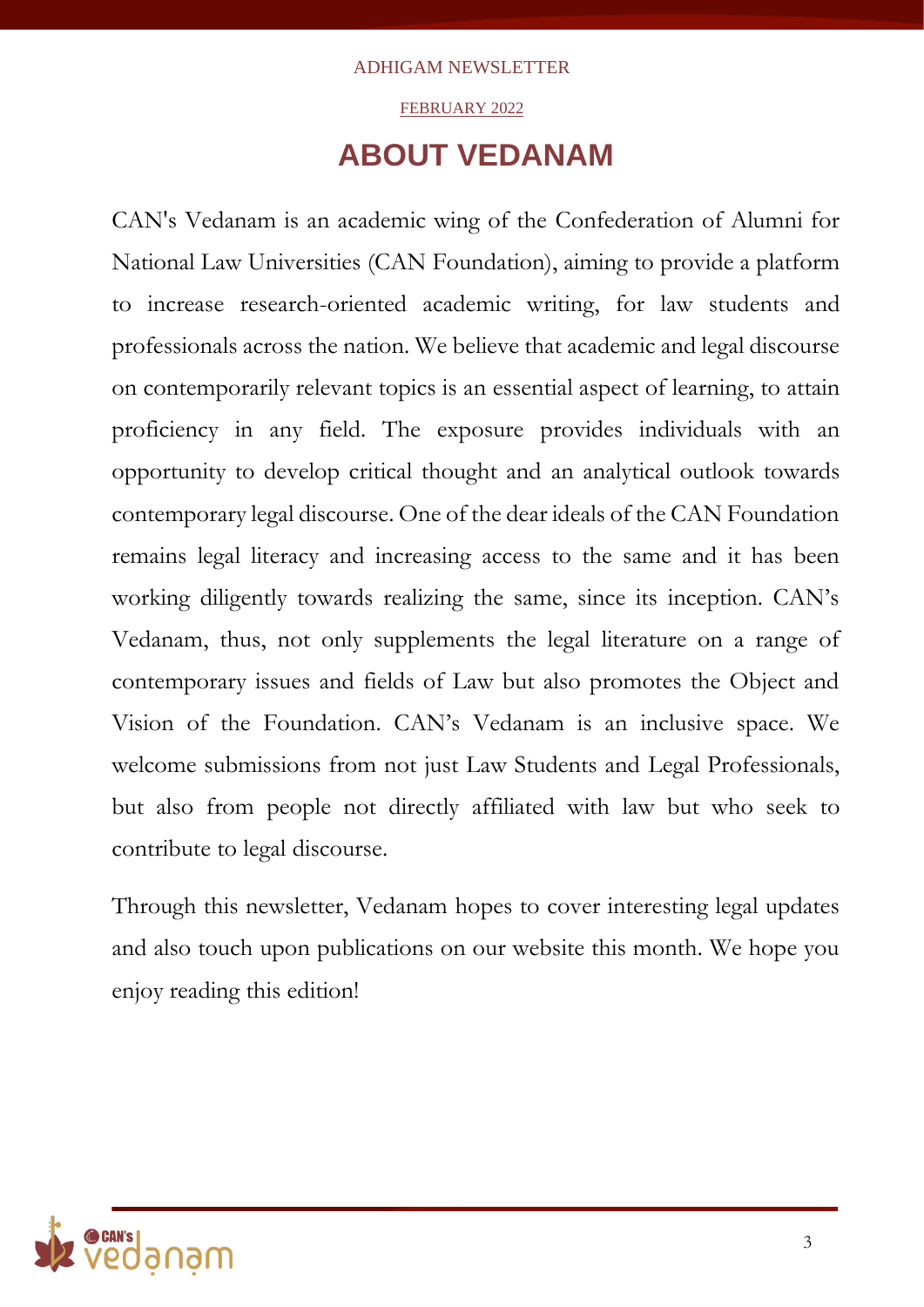### FEBRUARY 2022

# **PUBLICATIONS AT A GLANCE**

During this month, we, on our [website,](http://vedanam.canfoundation.in/index.php) exclusively featured transcripts of addresses delivered by various invited legal luminaries, as a part of the 1st Justice HR Khanna Memorial National Symposium, which was organized by CAN Foundation in collaboration with National Law University, Jodhpur & Gujarat National Law University, Gandhinagar on 14th August, 2021. Brief snippets of their addresses are as follows:

# KEYNOTE ADDRESS BY CHIEF GUEST, HMJ UU LALIT (JUDGE, SUPREME COURT OF INDIA)



*"Today technology has enabled courts and litigants to remain wherever they are and without any physical movement of any stakeholders, it is possible to administer justice."*

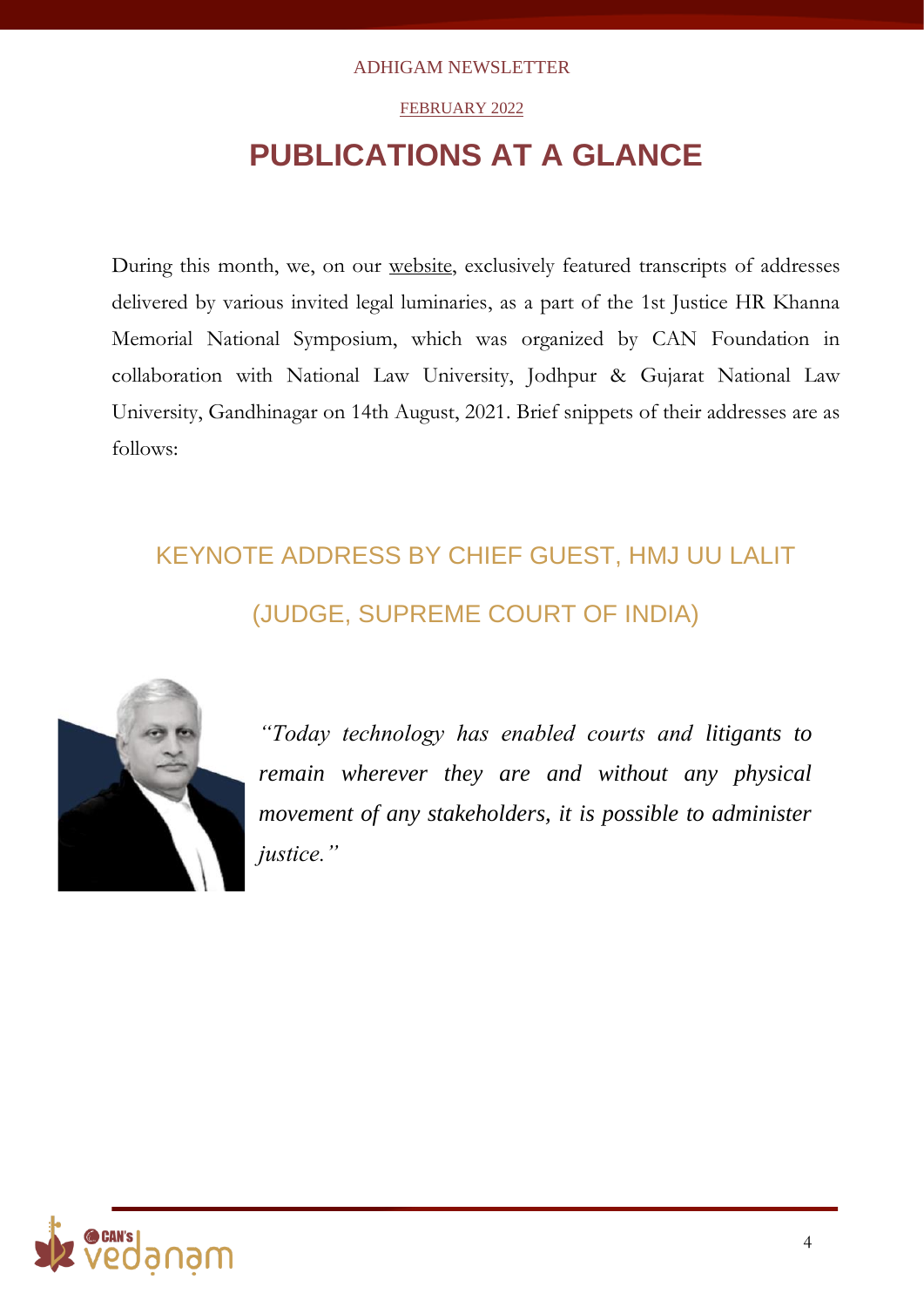#### FEBRUARY 2022

Justice Lalit stated that Justice HR Khanna in his article had beautifully encapsulated the feelings of a judge while authoring a judgment wherein he said that a judge is often troubled with a lot of uncertainty till he finally pens down his thoughts. Justice Lalit called Justice HR Khanna a "clarion voice in the ingenuity, independence, and impartiality of the judiciary", as evidenced by his majority judgment in **Kesavananda Bharati v. State of Kerala, AIR 1973 SC 1461 and his dissenting judgment in the ADM Jabalpur v. Shivakant Shukla, AIR 1976 SC 1207.**

Justice Lalit noted that Justice HR Khanna's view in **Ahmedabad Saint Xavier's College v. State** 

**of Gujarat & Others, AIR 1974 SC 1389**, has become the leading light for existing and forthcoming judgments on rights of minority educational institutions. He was of the opinion that educational institutions must act as repositories of the nation's ideals and sanctuaries of a country's rich heritage. In light of the same, he had remarked, *"The duty is upon the teachers to keep the torch which the genius of the nation lit up. It is for them to pass on the torch and the banner to the future generations through the students whom they teach."*

The full transcript of Justice Lalit's address can be accessed [\(here\)](http://vedanam.canfoundation.in/blog_keynote.php).

# KEYNOTE ADDRESS BY CHIEF GUEST, HMJ V RAMASUBRAMANIAN (JUDGE, SUPREME COURT OF INDIA)



*"Any discussion on Constitutional law would be incomplete without focusing on Justice HR Khanna's judgement in the Kesavananda Bharati case."*

Justice Ramasubramanian elaborated that since the COVID-19 pandemic, legal sanctity was given to virtual courts by a Supreme Court order, **"In Re: Guidelines for Court functioning through** 

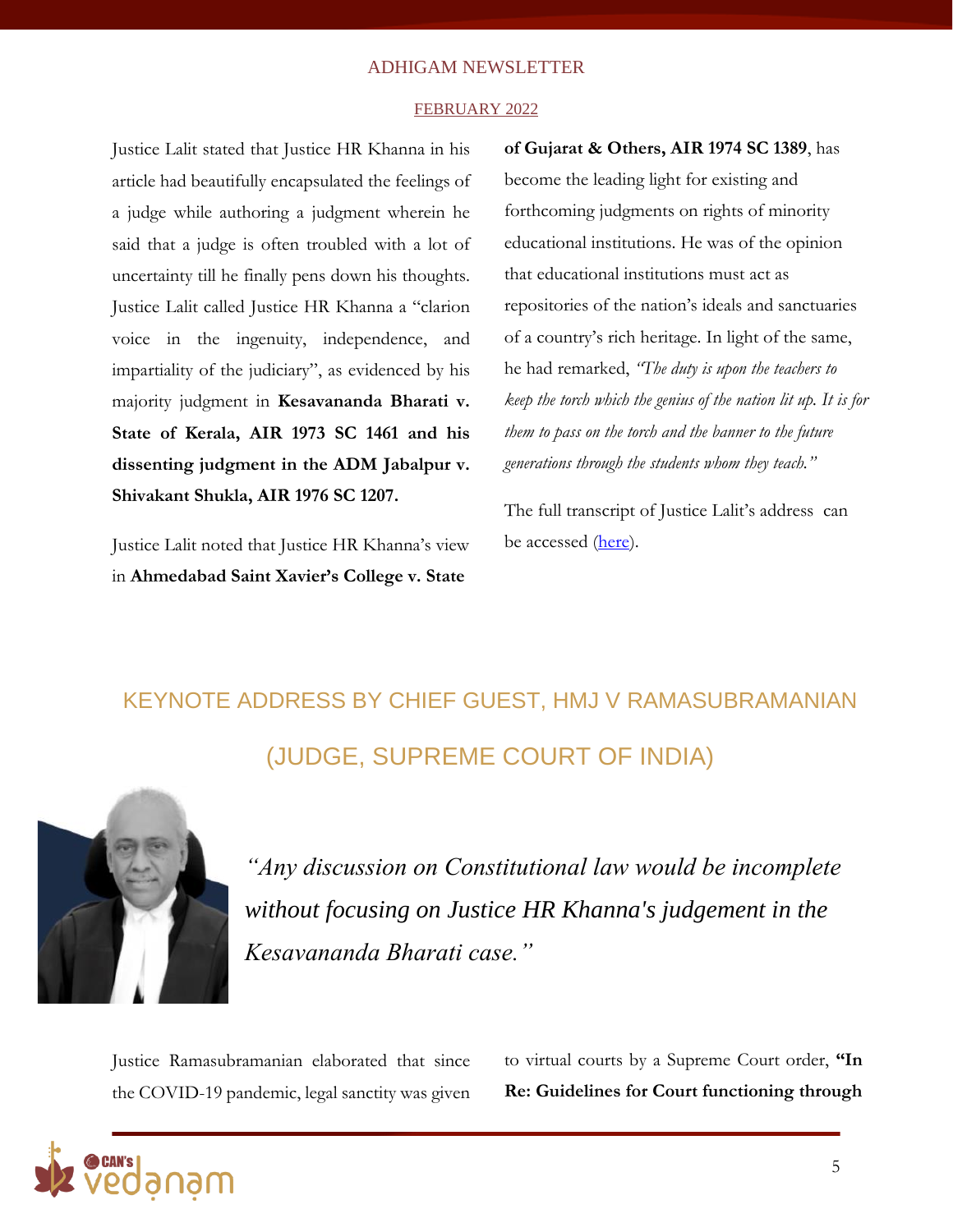#### FEBRUARY 2022

**Video Conferencing during COVID-19 Pandemic", SUO MOTU WRIT (CIVIL) NO. 5/2020** of April 6, 2020. High Courts were granted discretion, Model rules were circulated and District courts had to adhere to the rules formulated by their respective High Courts. The interim report of the Parliamentary Standing Committee, as per Justice Ramasubramanian identified three types of digital divide in our country, namely **(i) access divide which related to equipment and infrastructure; (ii) connectivity divide which related to the internet connectivity; and (iii) skills divide which related to the skills required to participate.** The Report also recommended some types of cases that could be permanently redressed by virtual courts which included cases under the Motor Vehicles Act, traffic challan cases, petty offences under Section 206 of the Indian Penal Code, etc.

Justice Ramasubramanian then drew upon examples of different countries that have recognised the need to move towards virtual courts. He began by relying on the UNHRC 44/9 Resolution, which laid emphasis on the independence and impartiality of the judiciary, jurors and assessors, and the independence of lawyers. This Resolution also recognised the need for judiciaries to have sufficient resources for accountability, due process and transparency.

He further discussed the position of developed countries in this regard, placing reliance on The United Kingdom Parliament's passage of a law called Coronavirus Act, 2020, which received royal assent on March 25, 2020. This act had introduced amendments on the use and availability of live links, civil and criminal laws and power on regulating virtual court hearings.

The full transcript of Justice Ramasubramanian's address can be accessed [\(here\)](http://vedanam.canfoundation.in/blog_justice_hr_khanna.php).

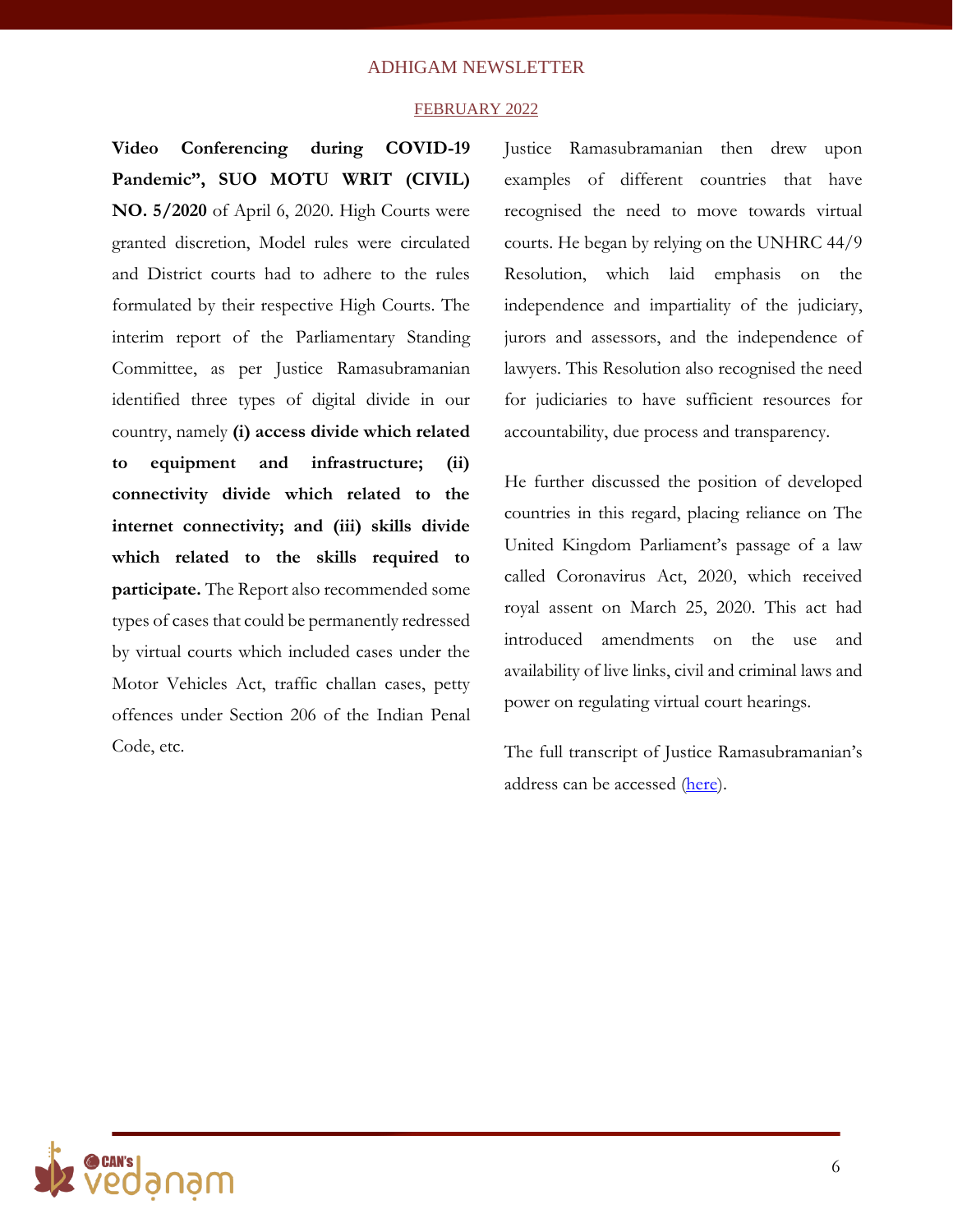### FEBRUARY 2022

# KEYNOTE ADDRESS BY CHIEF GUEST, HDJ S. MURALIDHAR (CHIEF JUSTICE, ORISSA HIGH COURT)



*"We should use technology in the best possible manner, but we can't replace what we do physically with what we do digitally."*

According to Justice Muralidhar, there were several challenges that virtual courts faced in justice delivery. These were:

- **i. lack of privileged communication when the client was lodged in jail and he/she has to communicate with the lawyer;**
- **ii. video remands which allowed prisoners to appear from jail without being brought to court had removed the possibility of court lockups, where prisoners could receive family members; and**
- **iii. confidentiality aspect that came with serving notice physically which was not possible digitally.**

Justice Muralidhar further highlighted the differing comfort levels of lawyers arguing physically while referring to the paper as opposed

to looking at a screen and arguing. Thereafter, he listed several initiatives he had introduced in the Orissa High Court while trying to promote paperless courts, e-filings, etc. His Lordship observed, "We can't replicate every step of the process. Perhaps, we shouldn't. We should use technology in the best possible manner, but we can't replace what we do physically with what we do digitally."

He concluded his address by asserting that a balance must be struck between physical and virtual proceedings - while some aspects should remain physical, some should go digital. He expressed his gratitude towards the CAN Foundation for inviting him to speak on such a pertinent topic at such turbulent times.

The full transcript of Justice Muralidhar's address can be found [\(here\)](http://vedanam.canfoundation.in/blog_justice_muralidhar.php).

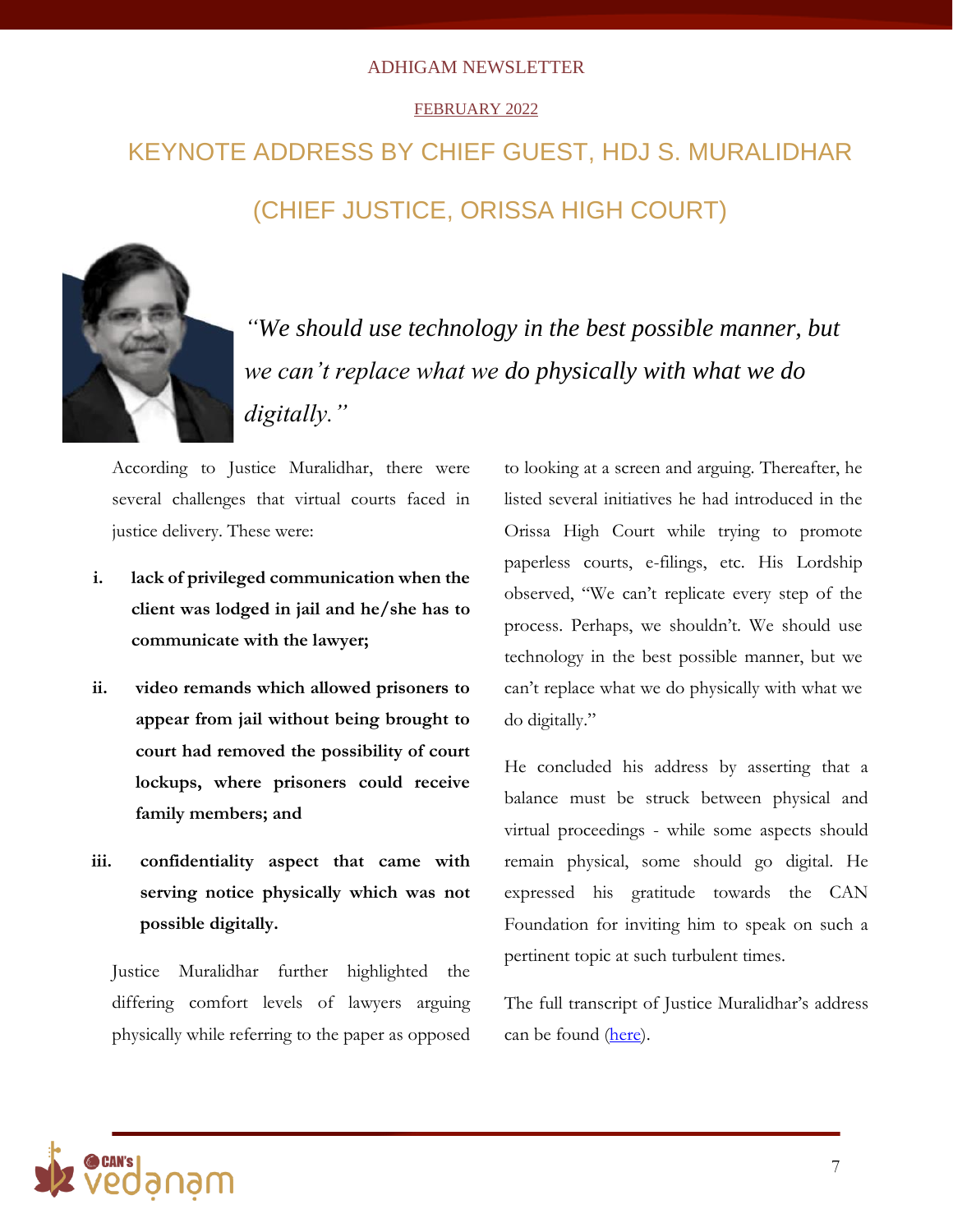### FEBRUARY 2022

# KEYNOTE ADDRESS BY MR. P.S. NARASIMHA (SENIOR ADVOCATE, SUPREME COURT OF INDIA)



*"Justice Khanna stated that equality would be achieved by following the divine trinity of equality, liberty, and fraternity, later adopted and applied by the Hon'ble Supreme Court in numerous judgements."*

Mr. P.S. Narasimha stated that there was a lack of substantial and fundamental research in law and legal philosophy in India but that was changing. He acknowledged that the establishment of National Law Universities was creating a sharp difference, and the time had come for law students to pursue post-graduation from Indian universities rather than going abroad.

Mr. P.S. Narasimha substantiated his comment on India growing as an avenue for legal education by expressing his admiration towards the work undertaken by CAN Foundation, especially with respect to providing financial assistance to students achieving 'Excellence Despite Hardships'.

Thereafter, Mr. P.S. Narasimha expressed his appreciation and admiration for the work of Justice

H.R. Khanna, highlighting the interpretative choices adopted by the Justice and how such choices by virtue of his courage, conviction, and confidence have led to finding the greatest values, which were followed in future judgments. This interpretative choice was visibly adopted by Justice Khanna in his judgment of **Kesavananda Bharati v. State of Kerala (1973) 4 SCC 225**, wherein he was faced with many compelling arguments advanced by the learned advocates. However, he chose the argument devoid of 'fear'. Justice Khanna's interpretation relied on a question that he posed to himself, *"Is the Constitution a flexible document which permits the parliament to make and modify the changes, when the times come and when there is need to do so?"*

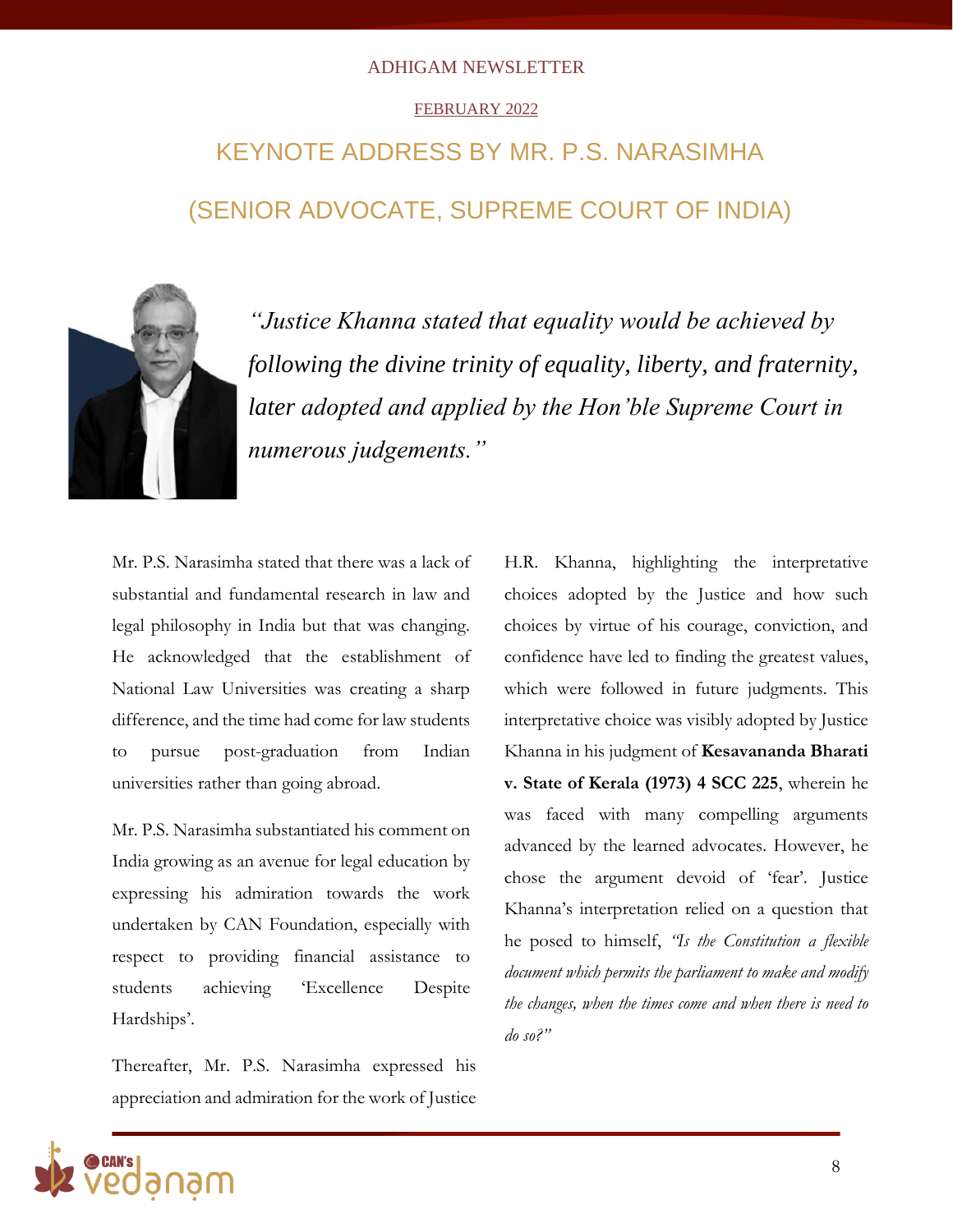#### FEBRUARY 2022

Mr. P.S. Narasimha thereafter proceeded to comment that following Justice Khanna's idea surrounding the interpretation of the Constitution, i.e., the Constitution should provide ample provision to incorporate the ideas of future generations, Justice Venkatachalliah had subsequently laid down in the *Kihoto Hollohan v. Zachillhu, 1992 SCR (1) 686* that the parliament has the power to experiment with the values of the Constitution. The question of what should be done in order to protect individual fundamental rights had led to the evolution of the test of *"But far and* 

*no further,"* as had been laid down by Justice Khanna in the aforementioned judgement, thereby providing that one cannot amend the fundamental rights laid down in Part III of the Constitution to the extent of efficacy of taking away or breaching the basic structure of the Constitution and this principle applied to all provisions of the Constitution.

The full transcript of Mr. Narasimha's address can be found [\(here\)](http://vedanam.canfoundation.in/blog_justice_hr_khanna_memorial.php).

# ADDRESS BY MR. NEERAJ KISHAN KAUL (SENIOR ADVOCATE, SUPREME COURT OF INDIA)



*"The Indian judiciary, both in its physical and virtual forms, is looking forward to a future rich in innovation and the resolution of some of its long-standing difficulties."*

Mr. Kaul opined that lockdown induced by COVID-19 had given courts a flavour of potential that technology holds in addressing key concerns, access to the judicial system and thereby justice. While commending the adoption of technology, he remarked that unlike a few months ago, the thought of virtual courts in India dispensing justice

and aiding dispensation of justice no longer seems far-fetched.

He stated that virtual courts were not a new concept in the Indian judiciary. The E-courts project which was conceptualised as early as 2005, on the basis of the **National Policy and Action** 

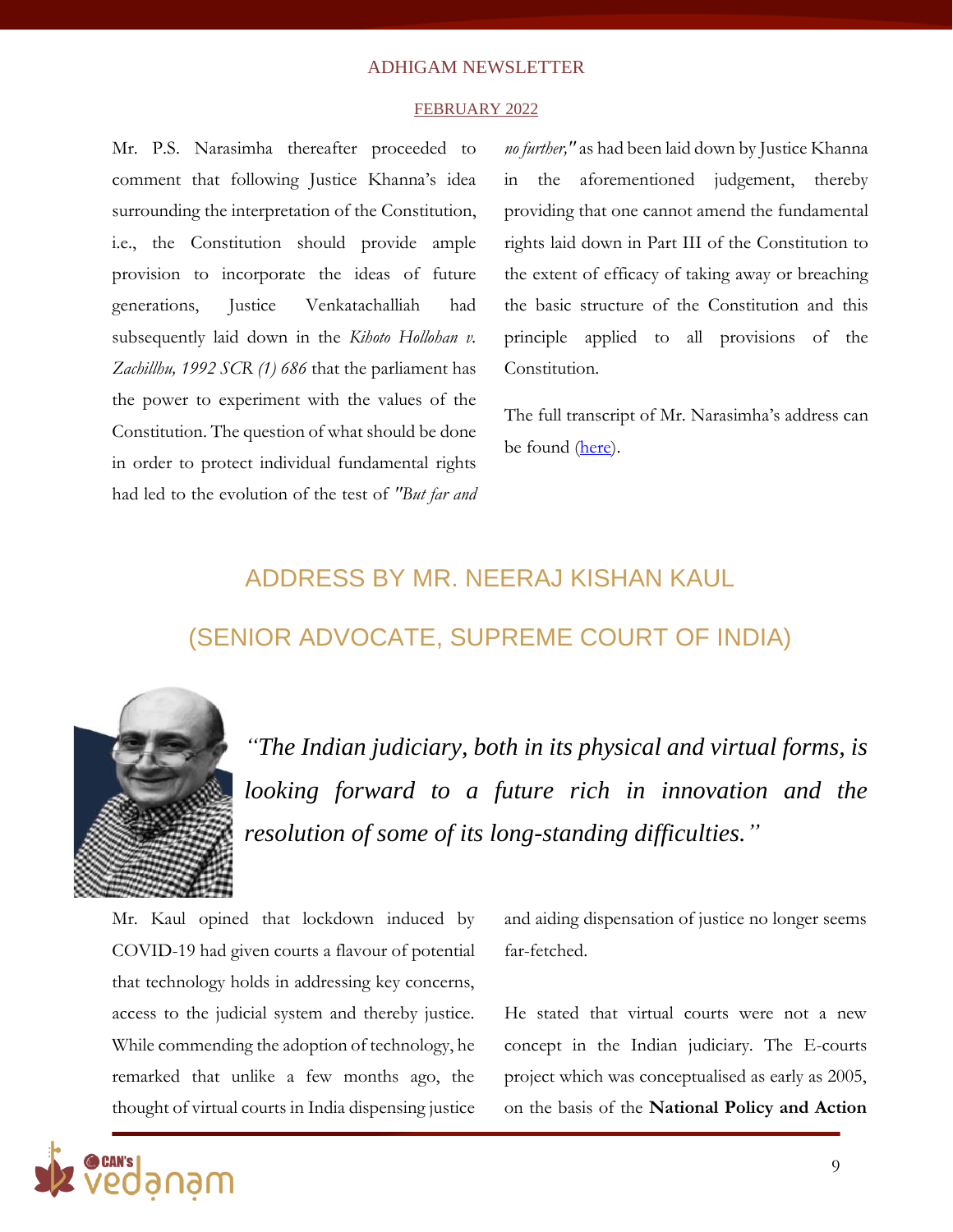#### FEBRUARY 2022

**Plan for Implementation of Information and Communications Technology (hereinafter ICT)** in the judiciary, had been submitted by the E-committee of the Supreme Court of India with a vision to transform the Indian judiciary by ICTenabled courts, according to Mr. Kaul. He further elaborated that, on 7th August 2013, then Chief Justice of India, Justice P. Sathasivam had launched the E-courts National Portal "ecourts.gov.in" of the E-courts projects, by means of which more than 2,852 district and taluka courts' complexes had secured their presence on the National Judicial Database Portal and continue to provide case statuses, cause-lists and orders and judgements online.

Referring to the dissenting opinion of Justice DY Chandrachud in *Santhini vs. Vijai Venkatesh, (2018) 1 SCC 1*, Mr. Kaul recounted how, even in the prepandemic era, Justice Chandrachud had favoured the use of technology and video-conferencing and had highlighted the pros of video-conferencing (hence VC). Mr. Kaul also referred to *Swapnil Tripathi vs. Supreme Court of India (2018) 10 SCC 628 (hereinafter "Swapnil Tripathi case")* to highlight the benefits of adopting technology in the judicial system particularly live-streaming of courts proceedings. He noted that the Court in the Swapnil Tripathi case had highlighted the potential tangible and intangible benefits to stakeholders, especially litigants, and the Court observed that *"technology could epitomize transparency, good governance and accountability and more importantly open the vista of courts transcending the four walls of the room to accommodate a large number of viewers to witness the live courts proceedings".* He remarked that this observation of the Court threw light on another aspect of virtual court, viz. an open court justice delivery system.

The full transcript of Mr. Kaul's address can be found [\(here\)](http://vedanam.canfoundation.in/blog_neeraj_kaul.php).

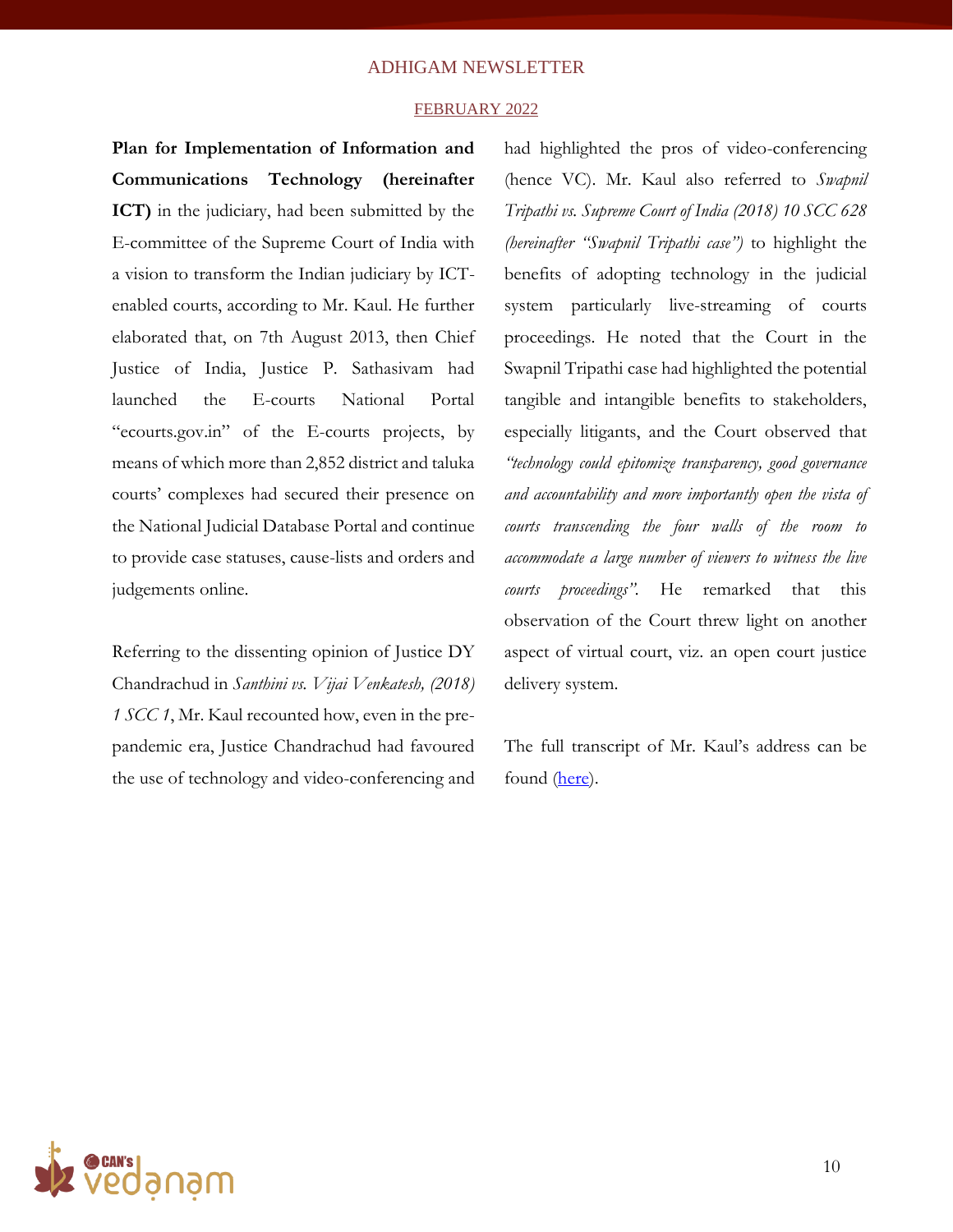### FEBRUARY 2022

## ADDRESS BY MR. SHYAM DIVAN

### (SENIOR ADVOCATE, SUPREME COURT OF INDIA)



*"While it is important to intake and move forward with technology, it is also pertinent to note our core values of the justice systems."*

Mr. Shyam Divan (hence Mr. Divan) began his address on "Strengthening Doorstep Justice-Augmenting Access to Virtual Courts" by offering a note of thanks to the panellists, guests and participants and expressed gratitude for being granted the opportunity to be a part of this symposium.

Mr. Divan commended the CAN Foundation, Gujarat National Law University and National Law University, Jodhpur for organizing and dedicating the symposium in honour of "one of the finest judges" Justice HR Khanna. He noted that organizing this symposium was a projection of an extremely important value system, that of 'constitutional courage', for which Justice HR Khanna always stood for.

Relying on Mr. Anil Divan's **"On the Front Foot",** a chapter dedicated to Justice HR Khanna, Mr. Shyam Divan highlighted the contribution of

Justice HR Khanna in ADM Jabalpur v. Shivkant Shukla, 1976 AIR 1207 (hereinafter "Habeas Corpus case"). He quoted:

*"A bench of five judges of the Supreme Court, Chief Justice Ray, Khanna, Beg, YV Chandrachud, DN Bhagwati, heard what was known to be the Habeas Corpus case. The only question before the Court was whether the petition for habeas corpus and other similar petitions under article 226 were maintainable notwithstanding the suspension of fundamental rights on the ground that the orders were beyond the statute or were issued mala fide and were not in accordance with the law.*

*Shanti Bhushan led the argument. Ram Jethmalani, Soli Sorabjee and I came from Bombay to argue various detenues. NM Ghatate was actively in the fray. We thought our case unanswerable with nine high courts in our favour. We were grievously wrong. On April 28th 1976, four judges decided in the favour of the government, holding that the petitions were not maintainable. Justice Khanna was the lone* 

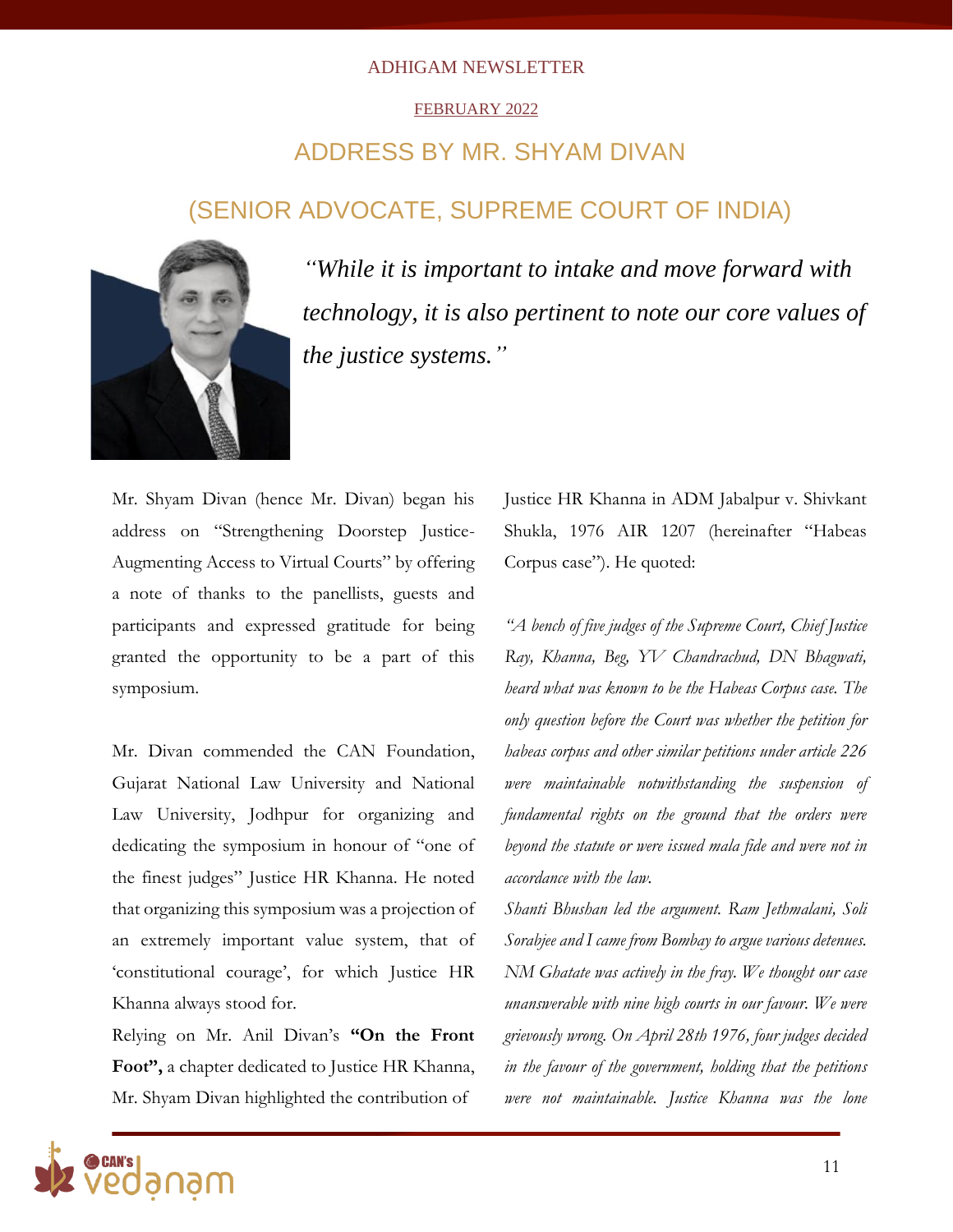#### FEBRUARY 2022

*dissenter. The argument which was accepted by the majority was that even if a person is tortured or is deprived of his property, his wife is spirited away or members of his family are detained and harassed without legal authority or mala fide, there was no remedy and the courts' doors were closed. This was a complete negation of rule of law which means that no government officer can act against the citizen and his property, unless authorized by some law or rule."*

Mr. Divan, remarked that the Bar was an excellent judge of Justices of the Supreme Court. Terming the portrait of Justice Khanna, which adorns

Courtroom No. 2 of the Supreme Court, as a 'living monument', Mr. Divan noted that Justice Khanna's encouraging gaze provided an extraordinary reassurance to the arguing counsel. He remarked that the portrait reminds one of the capabilities of the Supreme Court, which had been adorned by great judges from all over the country. He further opined that the Supreme Court was an institution worth preserving and fighting for.

The full transcript of Mr. Diwan's address can be found [\(here\)](http://vedanam.canfoundation.in/blog_shyam_divan.php).

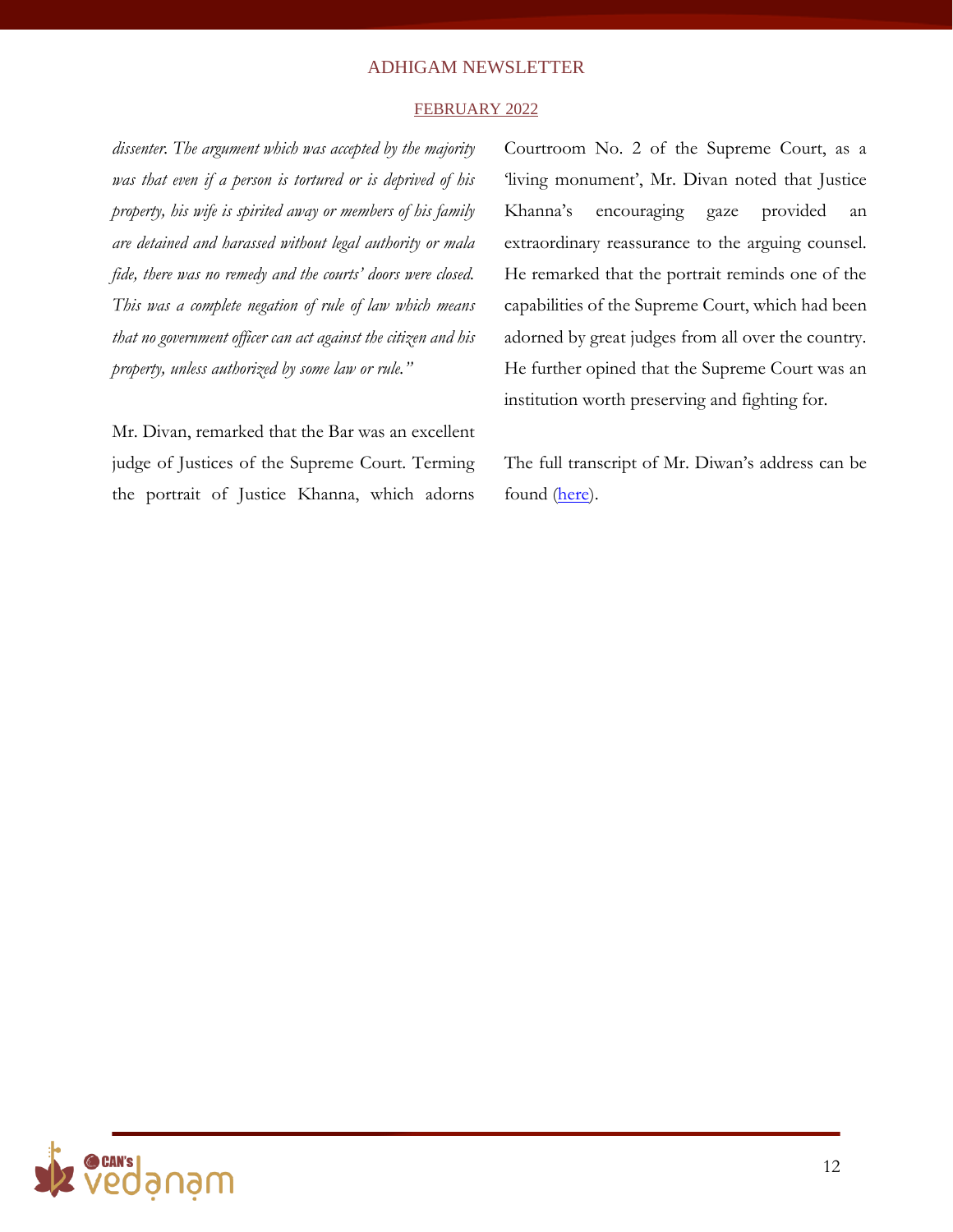### FEBRUARY 2022

# **Legal Wrap up - February 2022**

### GENERAL UPDATES

### **1. Legislature Cannot Protect Actions Taken Under an Unconstitutional Law by Enacting a Saving Clause: Supreme Court**

The Supreme Court ruled that enacting a saving provision cannot give life to legislation that the legislature has already declared invalid.

The Manipur High Court's order striking down the Manipur Parliamentary Secretary (Appointment, Salary and Allowances and Miscellaneous Provisions) Act, 2012 ("Act, 2012") and the Manipur Parliamentary Secretary (Appointment, Salary and Allowances and Miscellaneous Provisions) Repealing Act, 2018 ("Repealing Act, 2018") as unconstitutional was being considered by the bench.

The Manipur assembly approved the Repeal Act after a similar law passed by Assam was found unconstitutional, according to the Court. As a result, the legislature acknowledged the 2012 Act's unconstitutionality. In light of this, the legislature could not have passed a saving clause to protect actions taken under the 2012 Act, which it had already declared unconstitutional.

More information about this can be found [\(here\)](https://thelawcommunicants.com/unconstitutional-law/).

**2. Trial Court is bound to enforce the spirit of Section 304 of CrPC and is dutybound to appoint a Legal Aid Advocate for the Accuse.**

In the recent turns of the events, the Karnataka High Court, in the case of [Somashekara v. the](https://www.livelaw.in/pdf_upload/somashekara-soma-v-state-of-karnataka-409866.pdf)  [State of Karnataka,](https://www.livelaw.in/pdf_upload/somashekara-soma-v-state-of-karnataka-409866.pdf) set aside the conviction of the accused by the subordinate court under the provisions of the Protection of Children from Sexual Offences Act ("POCSO") as the counsel for the accused failed to appear during the trial.

The court further held that where the accused's advocate abandons the proceedings, the trial court must refer the matter to the District Legal Services Authority for providing free legal aid to the accused and appointing an advocate. In the words of the court:

"In view of Section 304, CrPC, and aforesaid other provisions, it was mandatory for the Trial Court to refer the matter to the District Legal Services Authority for providing free legal aid to

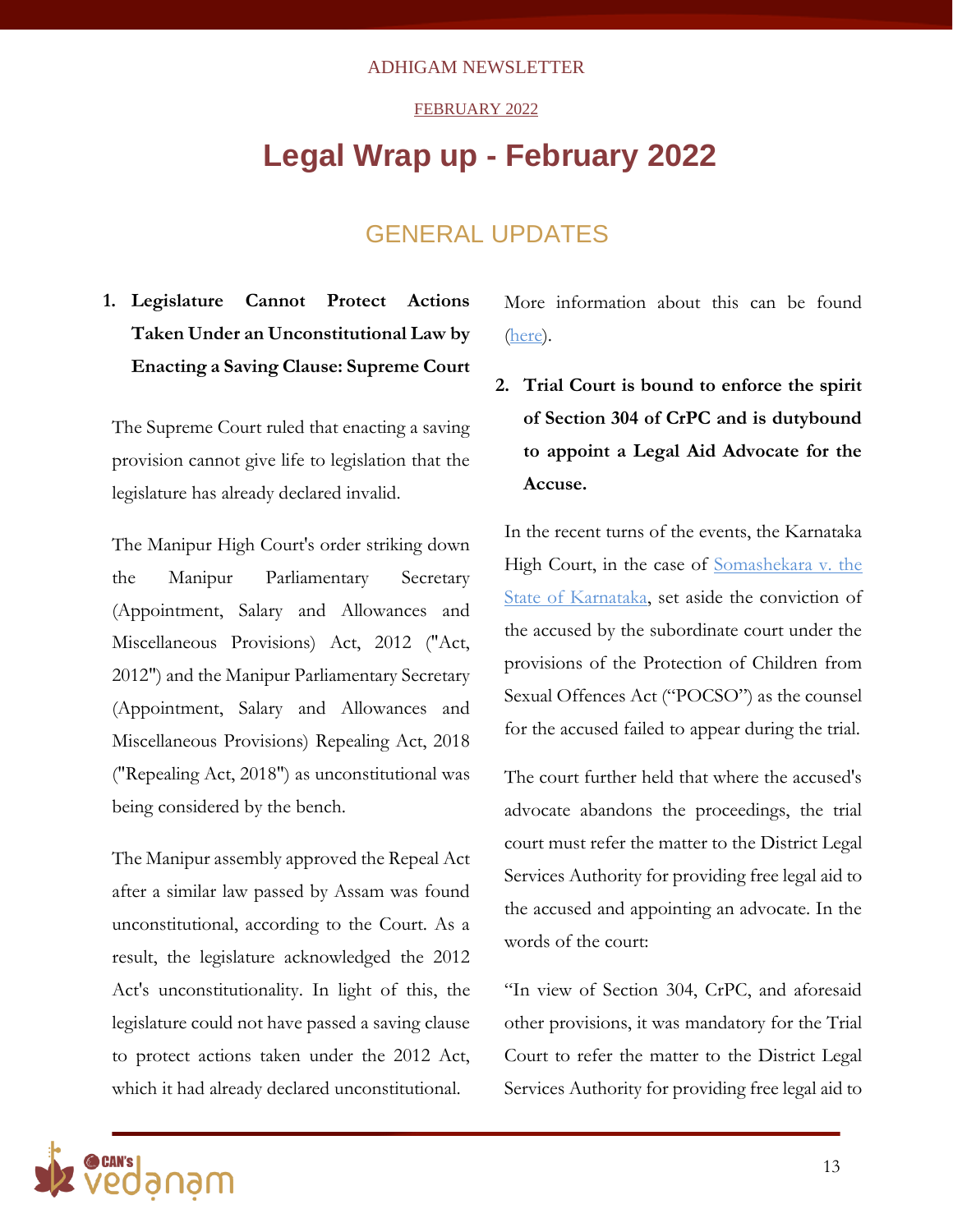#### FEBRUARY 2022

the appellant. That is evident from Section 304, CrPC as the word 'shall' is used in the said provision".

In response, the prosecution contended that given [Section 33\(5\)](https://www.aaptaxlaw.com/pocso-act/33-pocso-act-procedure-and-powers-of-special-court-section-33-of-pocso-act-2012.html) of the POCSO Act and the Act's objective, the trial court had no option but to proceed with the matter.

The High Court noted that Article 21 of the Constitution clarifies that the life and personal liberty of a person can be deprived only per a procedure established by law.

Procedural law concerning trials as enumerated in [Sections 303](https://devgan.in/ipc/section/303/) (right of the person against whom proceedings are instituted to be defended) and [304](https://devgan.in/crpc/section/304/) of the CrPC show that an accused has a right to be defended by a pleader of his choice.

Referring to [Article 39A](https://doj.gov.in/sites/default/files/NALSA%20BRIEF.pdf) of the Constitution, the Court noted that the Legal Services Authority Act had been enacted to achieve the said objective.

The court did not accept the contention that the trial court was mandated to reject the prayer of the accused to grant time for cross-examination due to Section 33(5) of the POCSO Act, observing that such an interpretation is contrary to Article 13(2) (state not to make any law which

takes away or abridges rights conferred by the fundamental rights) of the Constitution.

More information about this can be found [\(here\)](https://www.livelaw.in/news-updates/karnataka-high-court-advocate-representing-accused-fails-to-appear-trial-court-legal-aid-advocate-192108).

### **3. Calcutta HC Allows The termination of 34-Week-Old Fetus, citing a remote chance of surviving.**

On October 12, 2021, the Central government had notified the [Medical Termination of](https://egazette.nic.in/WriteReadData/2021/226130.pdf)  [Pregnancy \(Amendment\) Rules, 2021,](https://egazette.nic.in/WriteReadData/2021/226130.pdf) allowing certain categories of women to terminate their pregnancy even after the existing gestational limit of 20 weeks but not beyond 24 weeks. Interestingly, the High court of Calcutta, in its order, passed in the case of [Smt. Nivedita Basu](https://www.livelaw.in/pdf_upload/nivedita-basu-v-state-of-west-bengal--409989.pdf)  [v. The State of West Bengal & Ors., WPA 2513](https://www.livelaw.in/pdf_upload/nivedita-basu-v-state-of-west-bengal--409989.pdf)  [of 2022,](https://www.livelaw.in/pdf_upload/nivedita-basu-v-state-of-west-bengal--409989.pdf) citing the remote chances of survival or being born healthy of the child, allowed termination of 34 weeks and six days old fetus of a woman.

The court noted the medical report which stated that there are risks to the health of both the mother and the child if medical termination of the pregnancy is not permitted. It observed that:

"The medical report is clear and explicit, that there are remote chances of the child being born out of the instant pregnancy surviving or leading

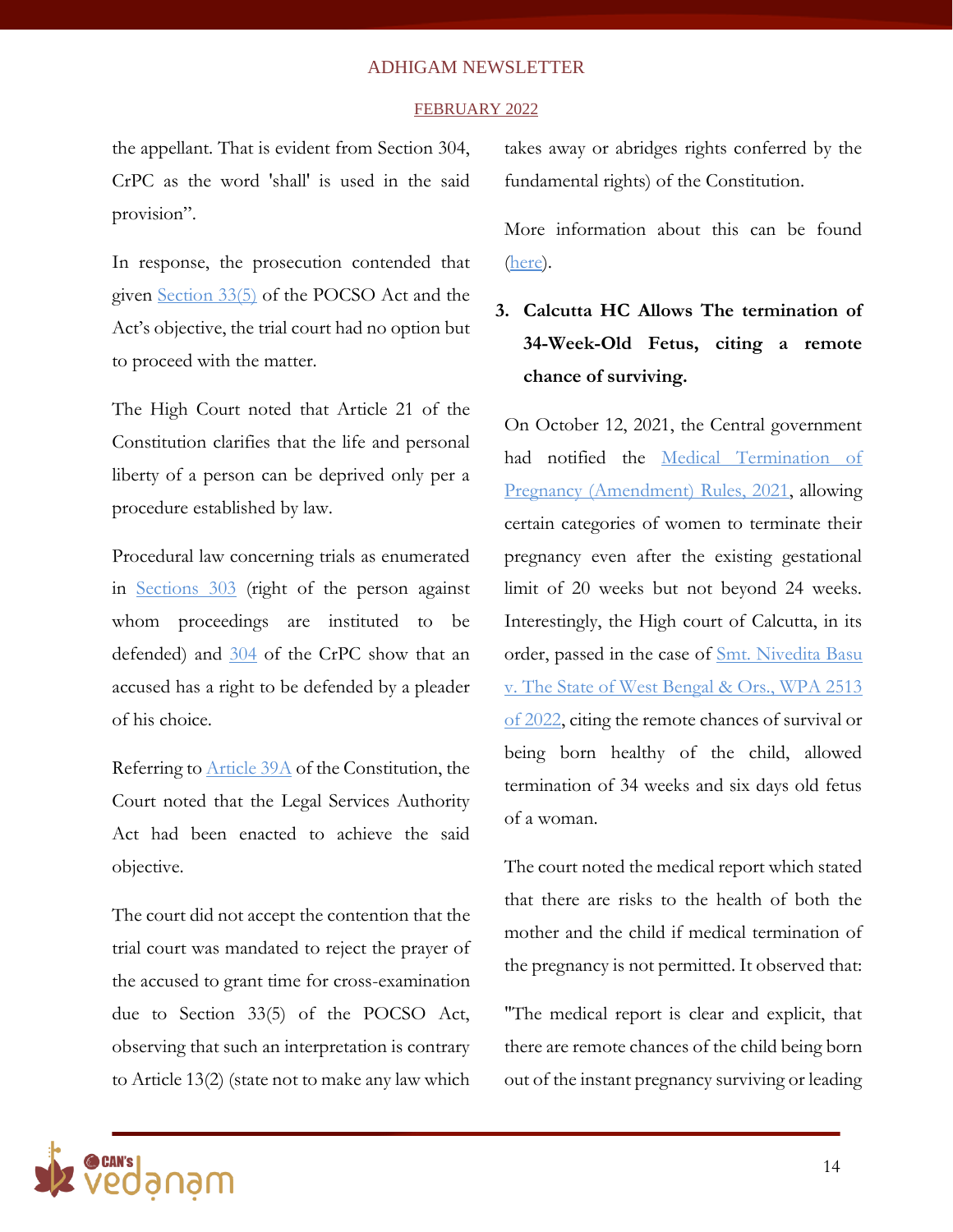#### FEBRUARY 2022

ay normal life. The risks to the mother and the child are also highlighted in no uncertain terms. Considering the entire gamut of facts and circumstances, this Court permits the petitioner to medically terminate her pregnancy at an authorized hospital and/or medical facility."

The High Court relied on the decision of the Supreme Court in [Sarmishtha Chakrabortty and](https://indiankanoon.org/doc/126166381/)  [another v. Union of India Secretary,](https://indiankanoon.org/doc/126166381/) (2018) 13 [SCC 339](https://indiankanoon.org/doc/126166381/) wherein, the Supreme Court allowed termination of a 26-week old foetus observing that the continuation of pregnancy poses risk to the health of the mother and even if the child is born alive, which is a remote possibility, complex corrective surgeries would be required with high mortality and morbidity risk.

Hence, on the facts of the present case, the high court allowed termination of pregnancy and ordered the couple to file an affidavit that they shall not hold any medical practitioner or any of the advocates, including their own, liable for any consequences that may arise out of the procedure of medical termination of pregnancy.

More information about this can be found [\(here\)](https://timesofindia.indiatimes.com/india/calcutta-hc-allows-abortion-at-34-weeks/articleshow/89651923.cms#:~:text=KOLKATA%3A%20The%20Calcutta%20high%20court,spina%20bifada%2C%20an%20incurable%20disorder.).

**4. Mere misinterpretation of substantive law would not constitute a violation of the** 

### **fundamental public policy of India: Bombay HC**

The Bombay High Court, in the case of **Aircon** [Beibars FZE v. Heligo Charters Private Limited,](https://www.livelaw.in/pdf_upload/aircon-beibars-fze-vsheligo-charters-private-limited-410072.pdf)  [2022 LiveLaw \(Bom\) 40,](https://www.livelaw.in/pdf_upload/aircon-beibars-fze-vsheligo-charters-private-limited-410072.pdf) while enforcing a foreign arbitral award, has held that violation of a statute would not necessarily violate the fundamental policy of Indian law and the fundamental policy test must be applied according to the circumstances and facts of each case.

The poor reasoning to reject a claim would not attract any public policy ground, unless the most basic notion of justice is offended, J. A.K. Menon held that to lead to a violation of the fundamental public policy of India, a high threshold of 'egregious circumstances' like bribery, corruption or fraud and like circumstances that tamper with the most basic notions of morality and justice would apply.

Referring to the contentions submitted by the parties, the court while clarifying the difference between incorrect invocation of law and inaccurate application of the law, stated that in case a law is invoked correctly but applied erroneously, then it cannot be challenged but if the law is incorrectly invoked while ignoring a binding supreme court precedent, then a challenge would lie, as was asserted in [Associate](https://main.sci.gov.in/jonew/judis/42114.pdf)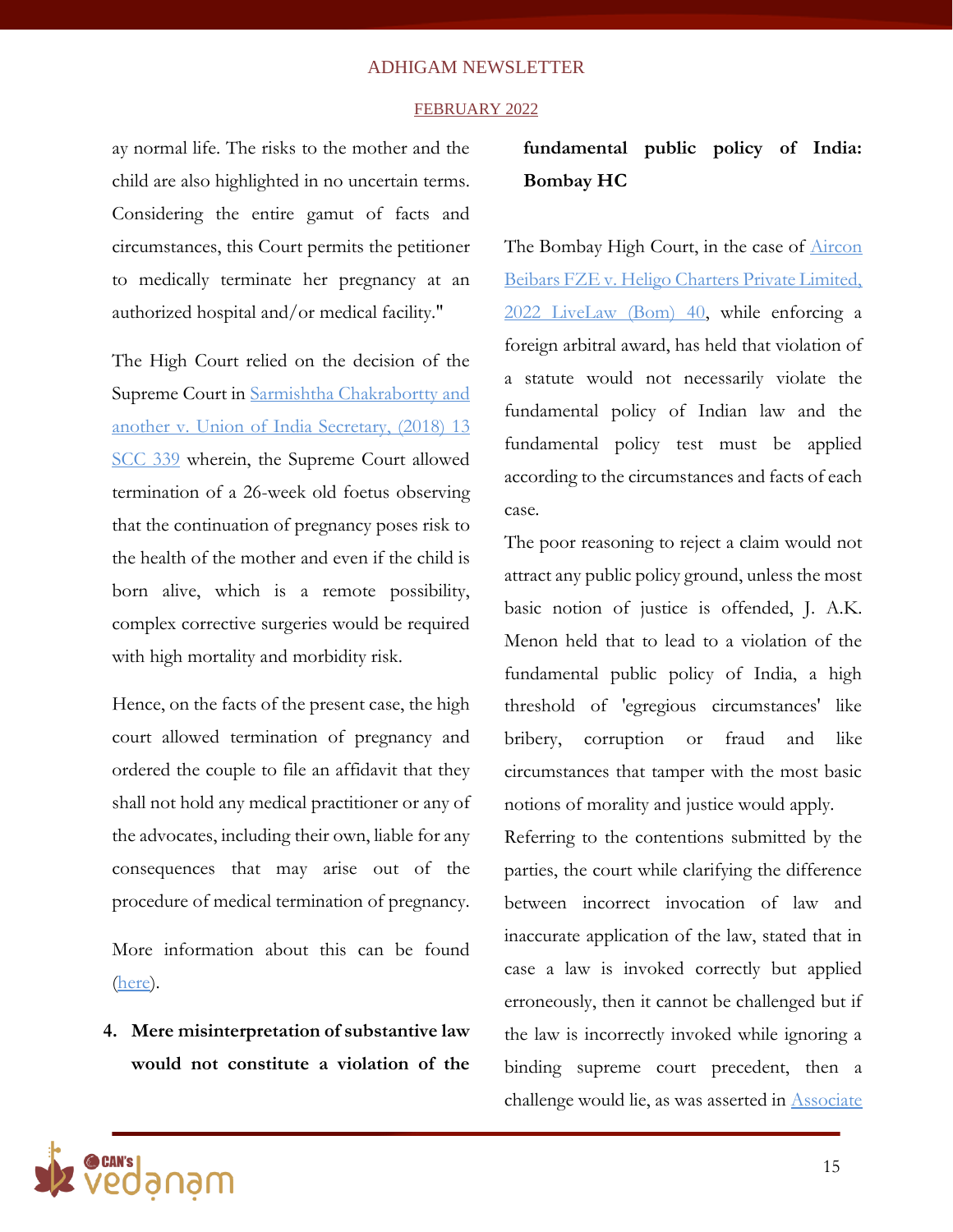### FEBRUARY 2022

[Builders v. Delhi Development Authority,](https://main.sci.gov.in/jonew/judis/42114.pdf) AIR 2015 SC 620 and [Renusagar Power Company](https://main.sci.gov.in/judgment/judis/11863.pdf)  [Limited v. General Electric,](https://main.sci.gov.in/judgment/judis/11863.pdf) AIR 1994 SC 86[0.](https://main.sci.gov.in/judgment/judis/11863.pdf)

More information about this can be found [\(here\)](https://www.livelaw.in/news-updates/bombay-high-court-foreign-arbitral-award-public-policy-exception-to-be-narrowly-construed-192323).

### ARBITRATION

**1. Karnataka High Court Constitutes 'Commercial Division' To Entertain Pleas Against International Commercial Arbitral Awards**

The Karnataka High Court has ruled that a challenge to an award in an International Commercial Arbitration can be brought before the High Court of Karnataka under Section 2(e)(ii) of the Arbitration and Conciliation Act. A Commercial Division has been established under Section 4(1) of the Commercial Courts Act, 2015, according to a circular issued by the registrar (Judicial), consisting of a single judge at the Principal Bench in Bengaluru and benches in Dharwad and Kalaburagi.

The circular adds "Proceedings filed under Section 34 of the Arbitration and Conciliation Act, 1996, in relation to a challenge to an International Commercial Arbitral Award before the Commercial Division shall be categorized as COM.S,"

All proceedings filed under Section 34 of the Arbitration and Conciliation Act, 1996 in relation to a challenge to an International Commercial Arbitral Award that is classified as COM.S, all proceedings seeking execution of an International Commercial Arbitral Award that is classified as AP.EFA, and all proceedings seeking Interim Measures in respect of International Commercial Arbitration that is classified as AP.IM shall be posted before the CoA.

More information about this can be found [\(here\)](https://www.barandbench.com/news/foreign-arbitral-award-overseas-parties-enforced-indian-court-when-property-within-territory-karnataka-high-court).

**2. Court U/s 37 Arbitration Act Has No Jurisdiction to Remand the Matter to Same Arbitrator Unless Consented by Both Parties: Supreme Court**

The Supreme Court stated that under Section 37 of the Arbitration and Conciliation Act, a Court does not have the power to remand a case to the same Arbitrator unless all parties agree.

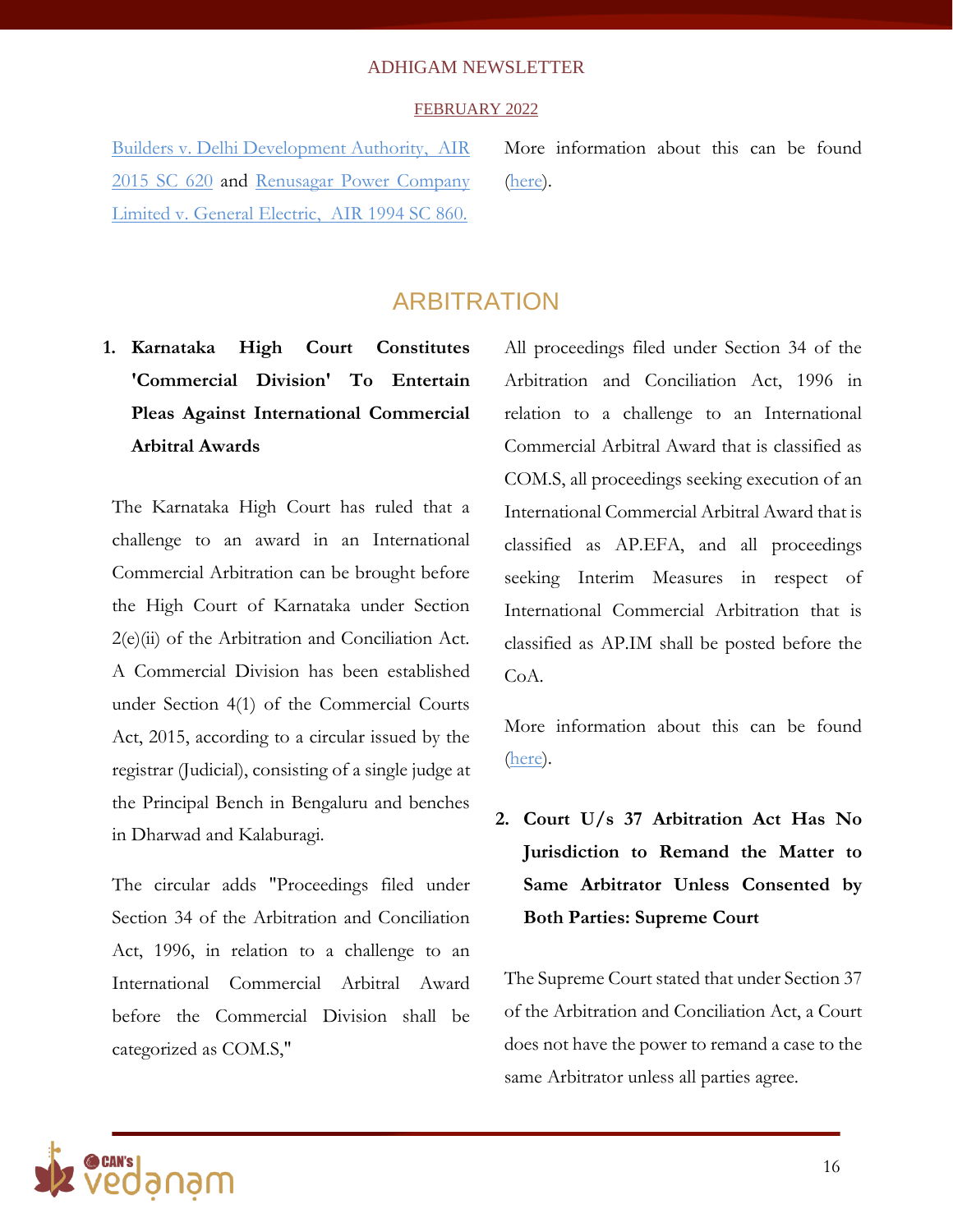#### FEBRUARY 2022

It was noted that the Court has just two alternatives while evaluating the appeal under Section 37 of the Arbitration Act. The High Court has the option of relegating the parties to a new arbitration or hearing the appeal on the merits based on the evidence on file, within the scope and breadth of its jurisdiction under Section 37 of the Arbitration and Conciliation Act, according to the court.

[Kinnari Mullick and Anr. v. Ghanshyam Das](https://main.sci.gov.in/jonew/bosir/orderpdf/2894656.pdf)  [Damani](https://main.sci.gov.in/jonew/bosir/orderpdf/2894656.pdf) (2018) 11 SCC 328 and [I](https://www.livelaw.in/pdf_upload/i-pay-clearing-services-private-limited-vs-icici-bank-limited-2022-livelaw-sc-2-1-406906.pdf)-Pay Clearing [Services Pvt. Ltd. v. ICICI Bank Ltd.](https://www.livelaw.in/pdf_upload/i-pay-clearing-services-private-limited-vs-icici-bank-limited-2022-livelaw-sc-2-1-406906.pdf) (2022) SCC OnLine SC 4 [2022 LiveLaw (SC) 2] were cited by the bench in this regard. In the case of I-Pay Clearing Services Pvt. Ltd., the Karnataka High Court overturned the learned Arbitrator's ruling and returned the case to the Arbitrator for a new decision. This order was challenged in the Apex Court by one of the parties.

The same bench had held in [Mutha](https://main.sci.gov.in/supremecourt/2022/2290/2290_2022_42_26_33144_Order_04-Feb-2022.pdf)  Construction v. [Strategic Brand Solutions \(I\)](https://main.sci.gov.in/supremecourt/2022/2290/2290_2022_42_26_33144_Order_04-Feb-2022.pdf)  [Pvt. Ltd.](https://main.sci.gov.in/supremecourt/2022/2290/2290_2022_42_26_33144_Order_04-Feb-2022.pdf) 2022 LiveLaw (SC) 163 that the principle that a court has no jurisdiction to remand a petition under Section 34 of the Arbitration and Conciliation Act to the Arbitrator for a fresh decision applies only when the petition is decided on merits. It was found that this concept is inapplicable when both parties consented to set aside the judgement and

remand the case to the Arbitrator for a new reasoned award.

More information about this can be found [\(here\)](https://lawtrend.in/section-37-arbitration-act-when-court-can-remand-a-matter-to-the-same-arbitrator-explains-supreme-court/).

### **3. Delhi High Court Issues Notice on Plea Challenging Provisions of Arbitration Act, Interest Act & 'Interest Barring' Clauses in Govt Contracts**

The Delhi High Court issued a notice on a petition challenging the constitutional validity of Section 31(7)(a) of the Arbitration and Conciliation Act, 1996, Section 3 (a)(ii) of the Interest Act, 1978, and 'interest barring' clauses engrafted in contracts by government bodies and public sector undertakings. The Centre and NTPC Limited, an Indian PSU engaged in the business of generating electricity and related operations, were expected to respond by a division bench led by Chief Justice DN Patel and Justice Jyoti Singh.

The petition filed by Patel Engineering Limited claims that government agencies, such as NTPC Limited, are abusing interest barring clauses to avoid paying compensation to contractors for which they are solely accountable. Furthermore, it claims that the challenged sections and clauses infringe on a party's substantive right to an interest award by allowing the parties to

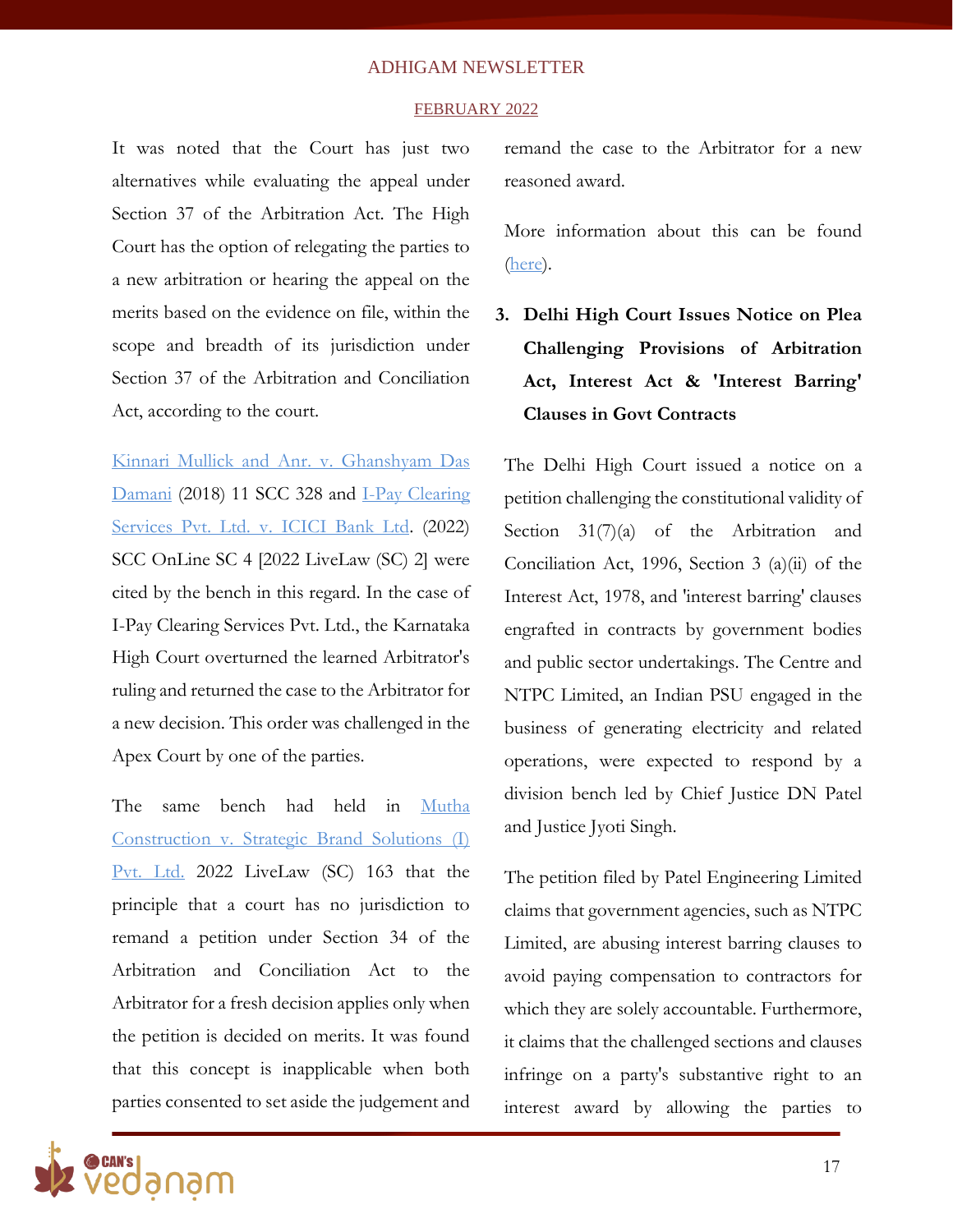### FEBRUARY 2022

integrate or abolish the award of interest by contract.

More information about this can be found [\(here\)](https://www.livelaw.in/news-updates/delhi-high-court-arbitration-act-interest-act-interest-barring-clauses-govt-contracts-192691).

**4. 'Request NCLAT To Decide Appeal Against CCI Order': Supreme Court Tells Amazon, Future; Plea Against HC Stay on Singapore Arbitration Deferred to March**

The Supreme Court postponed Amazon's challenge to the Delhi High Court's stay on the Singapore arbitration proceedings against Future Group until next week, pending the outcome of Amazon's appeal to the National Company Law Tribunal against the

Competition Commission of India revoking its sanction for the Future Retail deal. The Court delayed the hearing after learning that the NCLAT will hear the appeal the next day and that the stay order issued by the High Court was based on the CCI's actions.

Amazon had filed a special leave plea against the Delhi High Court's ruling halting further arbitration proceedings before the Singapore Tribunal against Future Group. The bench consisted of CJI NV Ramana, Justice AS Bopanna, and Hima Kohli. Respondents Future Retail Ltd and Future Coupons Private Ltd have already been served with notice by the Bench.

More information about this can be found [\(here\)](https://www.businesstoday.in/latest/corporate/story/sc-asks-amazon-future-to-urge-nclat-to-decide-on-plea-against-cci-order-323619-2022-02-23).

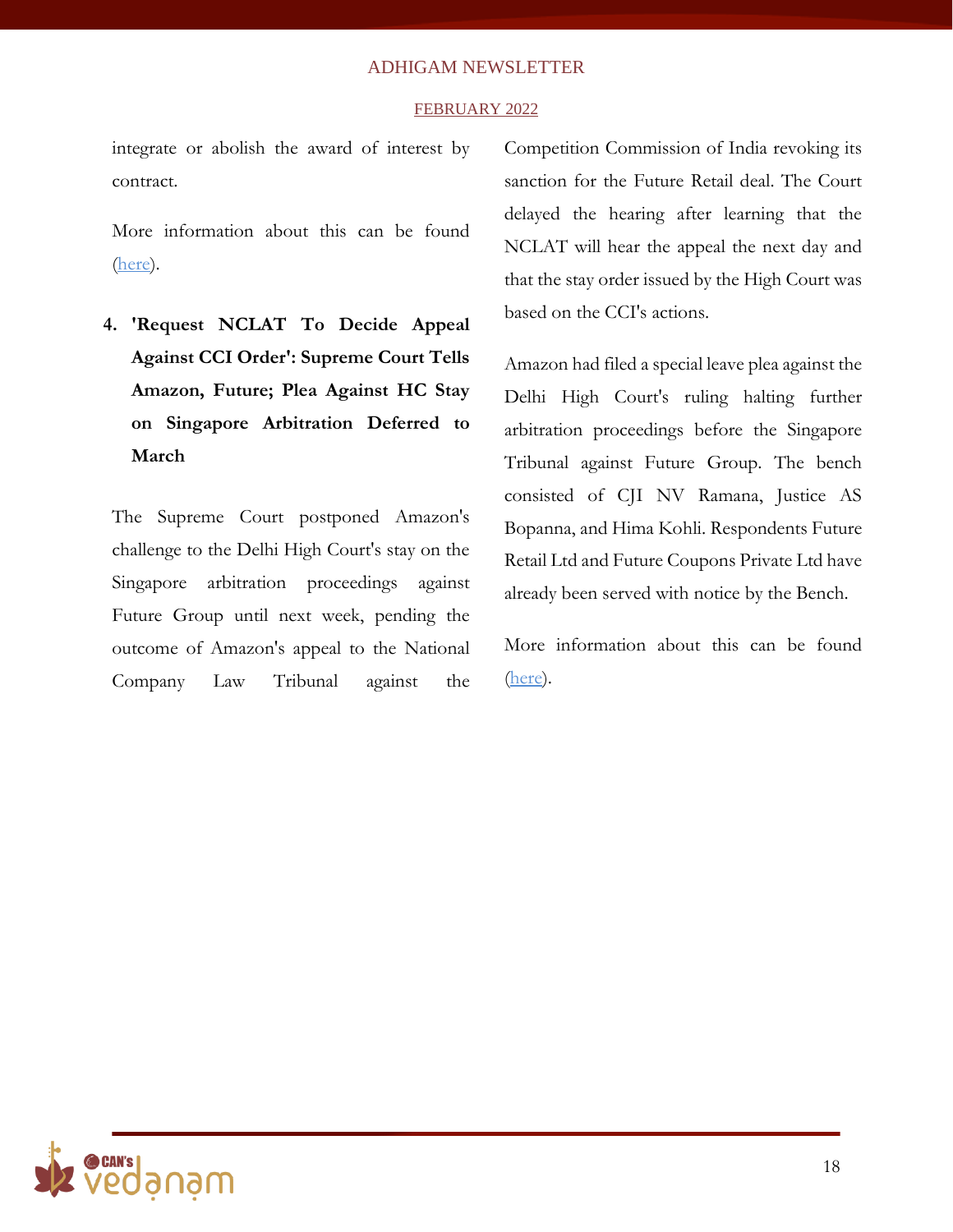#### FEBRUARY 2022

### COMPETITION LAW

### **1. Can the Bar Council of India fall within the definition of 'enterprise' under S. 2(h) of the Competition Act?**

In the case of [Thupili Raveendra Babu v. BCI,](https://indiankanoon.org/doc/118313373/)  [2021 SCC OnLine CCI 1,](https://indiankanoon.org/doc/118313373/) the CCI held deliberated upon as to whether the Bar Council of India ("BCI") is an 'enterprise' as per Section 2(h) of the Competiton Act.

The information has been filed under Section  $19(1)(a)$  of the Competition Act, 2002 ("Act") alleging Abuse of Dominant Position by the BCI, which is a contravention of Section 4 of the Act.

The Informant submitted before the Competiton Commission of India ("CCI/Commission") that BCI enjoys the dominant position in managing and controlling all the affairs regarding legal education and legal practice in India.

The term 'enterprise' has been defined under Section 2(h) of the Act, "enterprise means a person or a department of the Government, who or which is, or has been, engaged in any activity…"

The CCI considered the definition of the enterprise by taking into consideration various precedents, wherein the commission broadly interpreted the scope of the term enterprise. In [Case No. 39 of 2014, In Re: Dilip Modwil and](https://www.cci.gov.in/sites/default/files/392014.pdf)  [Insurance Regulatory and Development](https://www.cci.gov.in/sites/default/files/392014.pdf)  [Authority,](https://www.cci.gov.in/sites/default/files/392014.pdf) Commission observed that any entity could qualify within the definition of the term 'enterprise' if it is engaged in any activity relatable to the economic and commercial activities specified therein. It was further observed that regulatory functions discharged by a body are not per se amenable to the jurisdiction of the Commission.

The CCI, after noting the objective and functions of the BCI, noted that BCI appears to carry out tasks that are regulatory in respect of the legal profession, hence cannot be said to be an 'enterprise' within the meaning of Section 2(h) of the Competition Act, 2002.

Therefore, considering the above discussion, dismissed the complaint under the provisions of Section 26(2) of the Act.

More information about this can be found [\(here\)](https://www.scconline.com/blog/post/2021/02/02/cci-can-bci-be-covered-under-the-ambit-of-an-enterprise-under-s-2h-of-competition-act-read-why-it-was-asserted-that-bci-misused-its-dominant-position/#:~:text=Commission%20on%20going%20through%20the,of%20the%20Competition%20Act%2C%202002.).

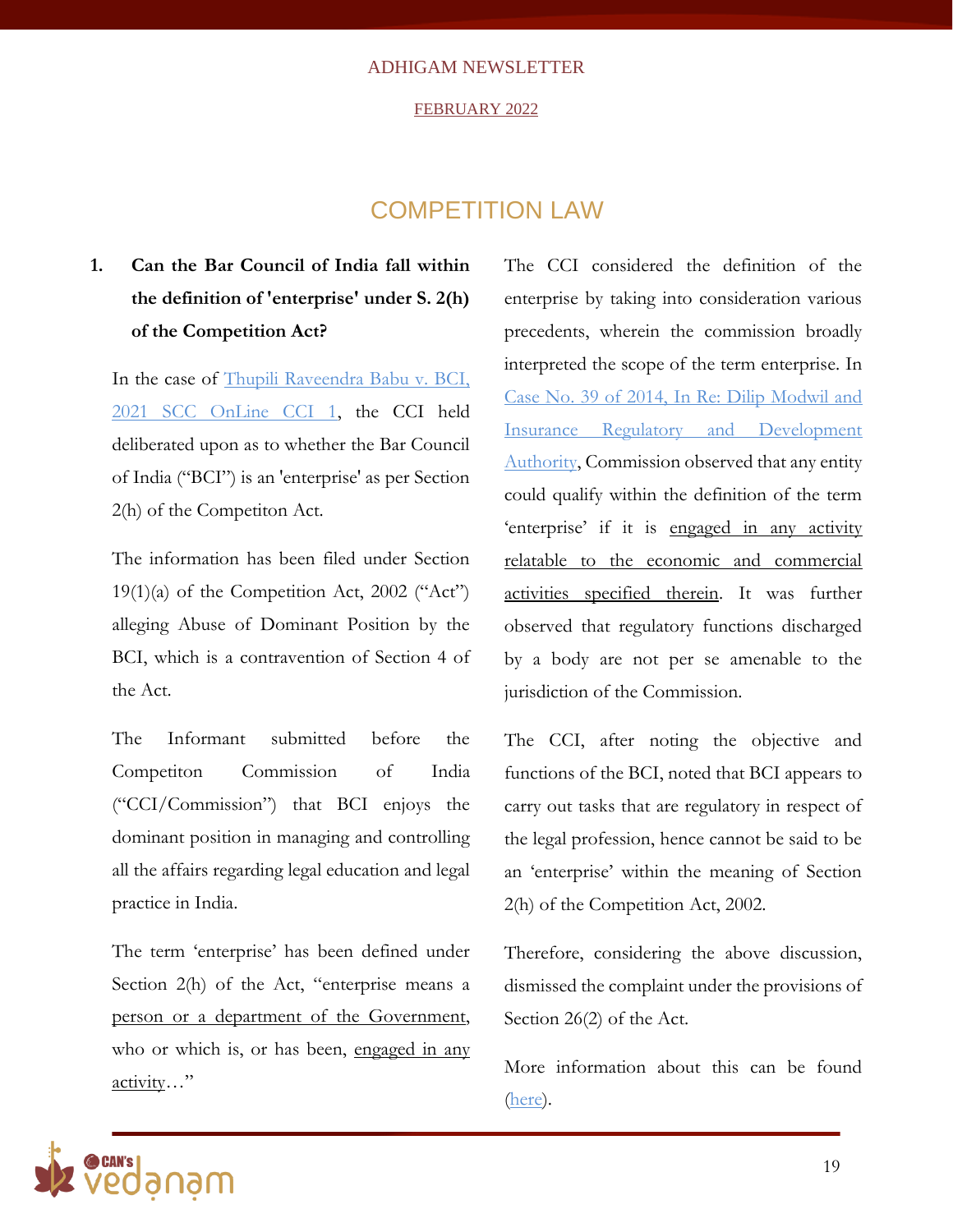#### FEBRUARY 2022

**2. CCI dismissed the complaint regarding Abuse of Dominance filed under Section 4 against Information Systems Audit and Control Association, Inc.**

In the case of In Re: Rajendra Khare v. [Information Systems Audit and Control](https://www.cci.gov.in/sites/default/files/42-of-2021.pdf)  [Association, Inc., Case No. 42 of 2021,](https://www.cci.gov.in/sites/default/files/42-of-2021.pdf) the Information has been filed under Section  $19(1)(a)$  of the Competition Act, 2002 ("Act") by Rajendra Khare ("Informant") alleging contravention of the provisions of Section 4 of the Act by Information Systems Audit and Control Association, Inc. ("ISACA Inc").

The global community of ISACA ("Information Systems Audit and Control Association") members and certified individuals cover a variety of professional IT-related positions, information systems or IT auditors, internal auditors, governance, security and risk professionals, consultants, educators, and Csuite executives.

The CMMI Maturity Model Certification, despite being owned by ISACA, a private organization, is being used by the Government of India as an eligibility criterion for bid/tender requirements for high-value bids.

The purchase of CMMI by ISACA has allegedly led to a monopoly situation, and ISACA is using this monopolistic position to carry out abuse of dominance.

As per the Informant, ISACA is operating independently of the competitive forces in the relevant market called CMMI Licensing Business because no other organization in the world, except ISACA, owns the CMMI Maturity Model Certification, the CMMI Model Document, and the CMMI Trademark. This enables ISACA to impact the consumer and the Indian market completely in its favor.

The Commission, after noting the facts alleged by the Informant, recorded the following observation, with regards to the operations of ISACA in the relevant market:

- ISACA is involved in economic activities and, thus, it falls within the definition of the term 'enterprise' under Section 2(h) of the Act.
- ISACA, the owner of the CMMI model and having sole control over the imparting of training and certification, appears to be dominant in the 'market for providing solutions for process improvement and certification for benchmarking performance in India,' devised by the Commission as the relevant market.

However, the Commission, in the end, notes the Informant has not established how the ISACA's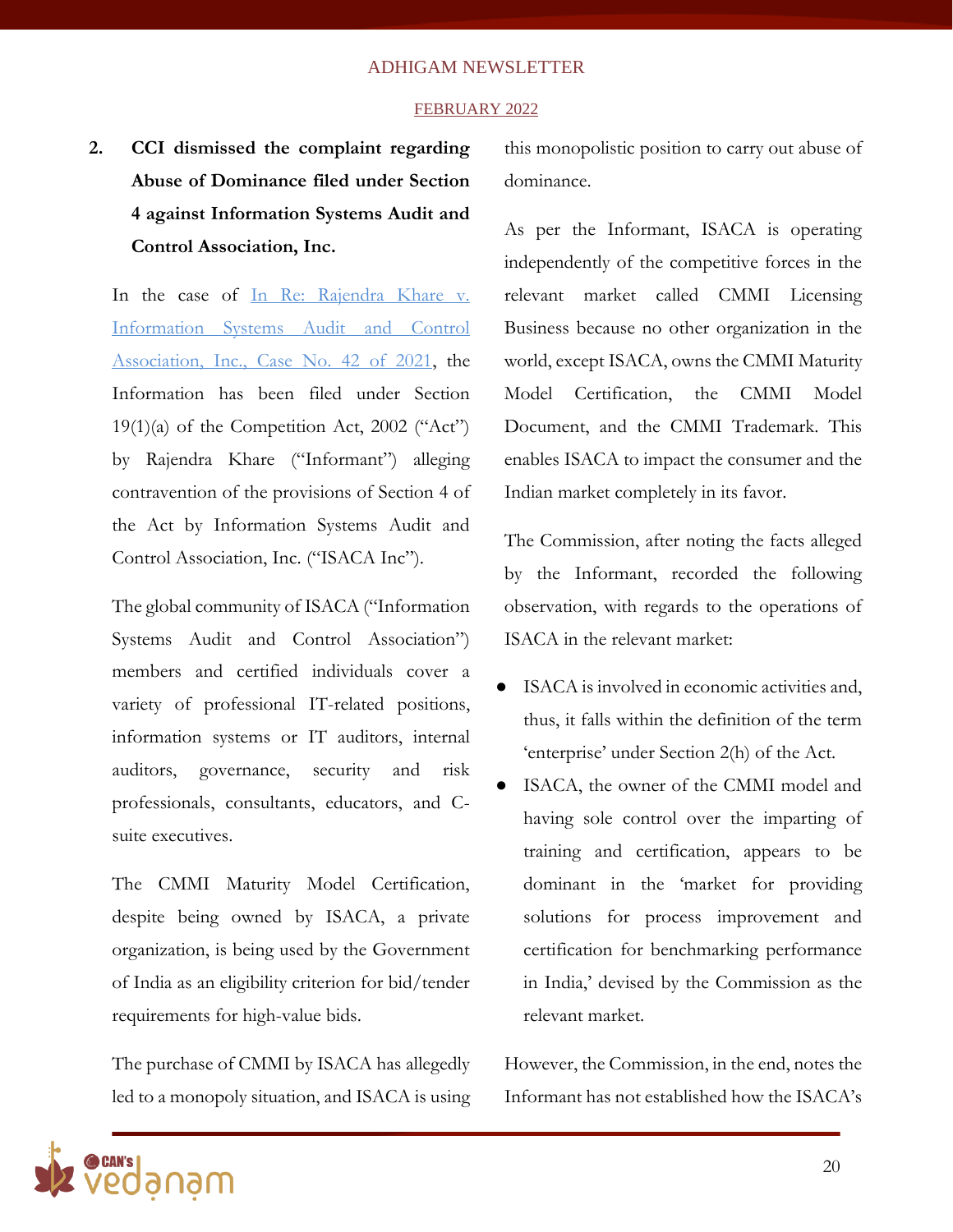### FEBRUARY 2022

functioning and CMMI maturity model certification is leading to any anti-competitive outcome.

The informant could not sufficiently prove the initial burden of proof of making out a case. Given the preceding, the Commission believes

that there exists no prima facie case, and the information filed is directed to be closed immediately against ISACA under the provisions of Section 26(2) of the Act.

More information about this can be found [\(here\)](https://www.cci.gov.in/sites/default/files/42-of-2021.pdf).

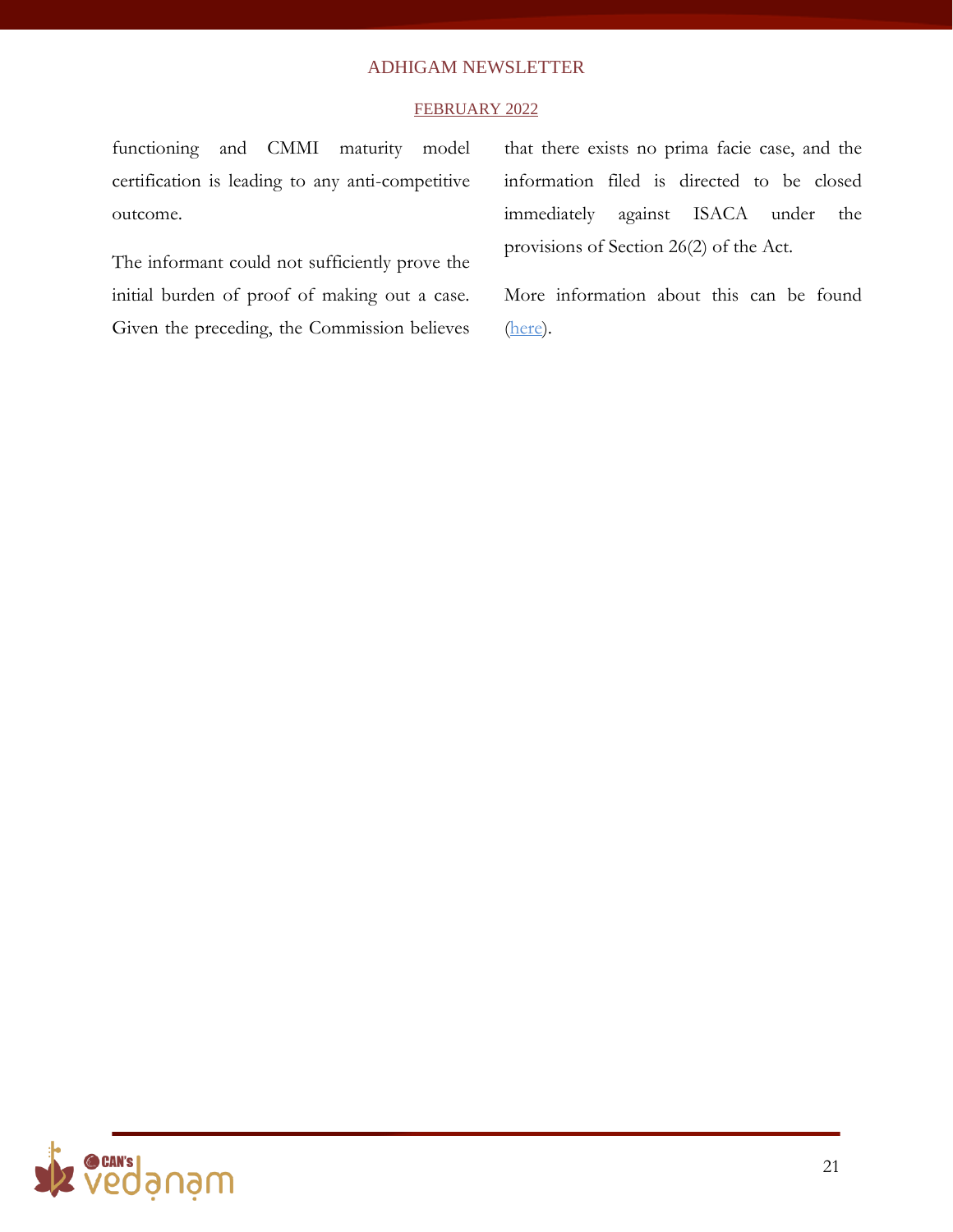#### FEBRUARY 2022

### ENVIRONMENTAL LAW

**1. Will there be a chance for India Environment Service - IES in parallel to IAS/IFS?**

The Supreme Court of India, in the case of Samar Vijay Singh v. [Union of India & Ors.,](https://main.sci.gov.in/supremecourt/2021/24030/24030_2021_36_6_32734_Order_21-Jan-2022.pdf) [Writ Petition\(s\)\(Civil\) No.1137/2021,](https://main.sci.gov.in/supremecourt/2021/24030/24030_2021_36_6_32734_Order_21-Jan-2022.pdf) *prima facie* observed that it is doubtful whether any mandamus can be issued for the creation of an independent 'Indian Environment Service' as an all-India Service, as recommended by the T. S. R. Subramanian Committee. Though, it was suggested that an inquiry may be made as to whether the Government proposes to act in pursuance of the recommendation of the said committee or not. The T. S. R. Subramanian committee was set up in 2014 to review the country's green laws and the procedures followed by the Ministry of Environment, Forest and Climate Change. Apart from the one mentioned, the committee had also made recommendations such as establishing Environment Management Authorities at both National and State levels; expanding Environment Protection Act; and evaluating Environmental Reconstruction Cost.

More information about this can be found [\(here\)](https://main.sci.gov.in/supremecourt/2021/24030/24030_2021_36_6_32734_Order_21-Jan-2022.pdf).

### **2. Water and Air Pollution: The Appellate Authorities to be manned by former High Court Judges**

The principal bench of the National Green Tribunal (NGT), in the case of Shamsher Singh Vs State of Haryana has directed the State of Haryana that the Appellate Authorities under the Water (Prevention and Control of Pollution) Act, 1974 and Air (Prevention and Control of Pollution) Act, 1981 have to be manned by former High Court Judges. This direction was following the enforcement of an order of the Supreme Court in the case of **APPCB** v. Prof. [M.V. Nayudu \(Retd.\) & Ors., AIR 1999 SC 812](https://indiankanoon.org/doc/764031/) and NGT's order O.A. No. 868/2019, dated 06.04.2021. NGT has also directed Central Pollution Control Board to ascertain compliance status on the subject from all States/UTs and place the same on record by email to be filed with the Registrar General of the Tribunal, within three months. In case found necessary, the same can be placed before the Bench for further directions.

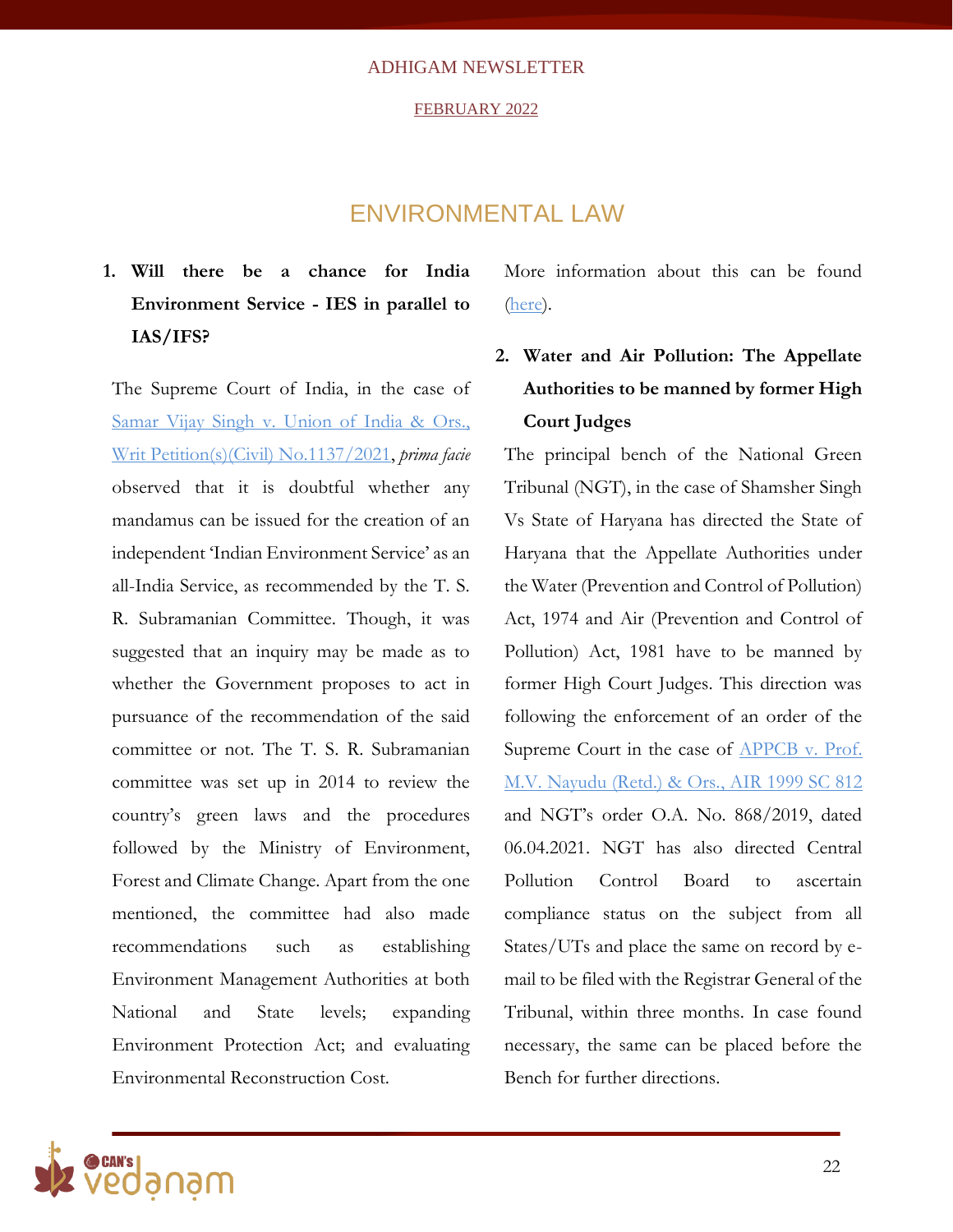### FEBRUARY 2022

More information about this can be found [\(here\)](https://greentribunal.gov.in/gen_pdf_test.php?filepath=L25ndF9kb2N1bWVudHMvbmd0L2Nhc2Vkb2MvanVkZ2VtZW50cy9ERUxISS8yMDIyLTAyLTIzLzE2NDU2OTYyMjY1NDI1MjMyMTU2MjE3NTRlMjBhZjAyLnBkZg==).

**3. Joint monitoring committee to verify the greenery and the survival of the transplanted trees in the commercial complex project of Delhi Metro Rail Corporation**

The principal bench of the National Green Tribunal (NGT), in the case of [Shobha Agarwal](https://greentribunal.gov.in/sites/default/files/news_updates/REPORT%20BY%20CPCB%20IN%20OA%20NO.%20651%20of%202019%20(Residents%20of%20Delhi%20through%20Shobha%20Agarwal%20Vs.%20Delhi%20Metro%20Rail%20Corporation%20&Ors.).pdf)  v. [Delhi Metro Rail Corporation & Ors.](https://greentribunal.gov.in/sites/default/files/news_updates/REPORT%20BY%20CPCB%20IN%20OA%20NO.%20651%20of%202019%20(Residents%20of%20Delhi%20through%20Shobha%20Agarwal%20Vs.%20Delhi%20Metro%20Rail%20Corporation%20&Ors.).pdf), has directed that there is a need for maintaining adequate greenery and mitigating the adverse impacts of the commercial complex project of Delhi Metro Rail Corporation. The same has to be monitored by a joint Committee of Central Pollution Control Board (CPCB), Delhi Pollution Control Committee (DPCC), Delhi Development Authority (DDA), and the Principal Chief Conservator of Forests (PCCF), Delhi. DDA has to be the nodal agency for coordination and compliance. The Committee has to also evolve a plan for mitigation measures against air pollution on account of traffic and traffic congestion based on authentic and realistic data.

More information about this can be found [\(here\)](https://greentribunal.gov.in/gen_pdf_test.php?filepath=L25ndF9kb2N1bWVudHMvbmd0L2Nhc2Vkb2MvanVkZ2VtZW50cy9ERUxISS8yMDIyLTAyLTIzLzE2NDU2OTYyOTcxNzE2Mjk2ODExNjIxNzU1Mjk5NmNhYy5wZGY=).

### **4. States to set up Treatment, Storage, and Disposal Facilities for hazardous waste**

The principal bench of the National Green Tribunal (NGT), in the case of Rajiv Narayan & Anr. v. [Union of India & Ors.,](https://greentribunal.gov.in/gen_pdf_test.php?filepath=L25ndF9kb2N1bWVudHMvbmd0L2Nhc2Vkb2MvanVkZ2VtZW50cy9ERUxISS8yMDIyLTAyLTIzLzE2NDU2OTY0MjcxMDY0MjE3MDY5NjIxNzU1YWJiZTBkZC5wZGY=) M.A. No. [12/2022 In Original Application No. 804/2017,](https://greentribunal.gov.in/gen_pdf_test.php?filepath=L25ndF9kb2N1bWVudHMvbmd0L2Nhc2Vkb2MvanVkZ2VtZW50cy9ERUxISS8yMDIyLTAyLTIzLzE2NDU2OTY0MjcxMDY0MjE3MDY5NjIxNzU1YWJiZTBkZC5wZGY=) noted that TSDF [\(Treatment, Storage, and](http://cpcbenvis.nic.in/tsdf.html)  [Disposal Facilities\)](http://cpcbenvis.nic.in/tsdf.html) with adequate capacity has to be set up by the States and to enforce the direction, the Tribunal required recovery of compensation for failure to comply with the Rules, which results in damage to the environment. The mentioned application had sought the waiver of the requirement to pay environmental compensation for failure to set up requisite TSDF in Goa which has been disposed of. The Tribunal has also dealt with the issue of non-compliance of Hazardous and Other Wastes (Management and Transboundary Movement) Rules, 2016. Earlier order in this regard had asked the States to set up TSDF before 31.03.2020, which is necessary for the interest of the environment and public health, otherwise to pay environmental compensation of Rs. 10 lakh per month.

More information about this can be found [\(here\)](https://greentribunal.gov.in/gen_pdf_test.php?filepath=L25ndF9kb2N1bWVudHMvbmd0L2Nhc2Vkb2MvanVkZ2VtZW50cy9ERUxISS8yMDIyLTAyLTIzLzE2NDU2OTY0MjcxMDY0MjE3MDY5NjIxNzU1YWJiZTBkZC5wZGY=).

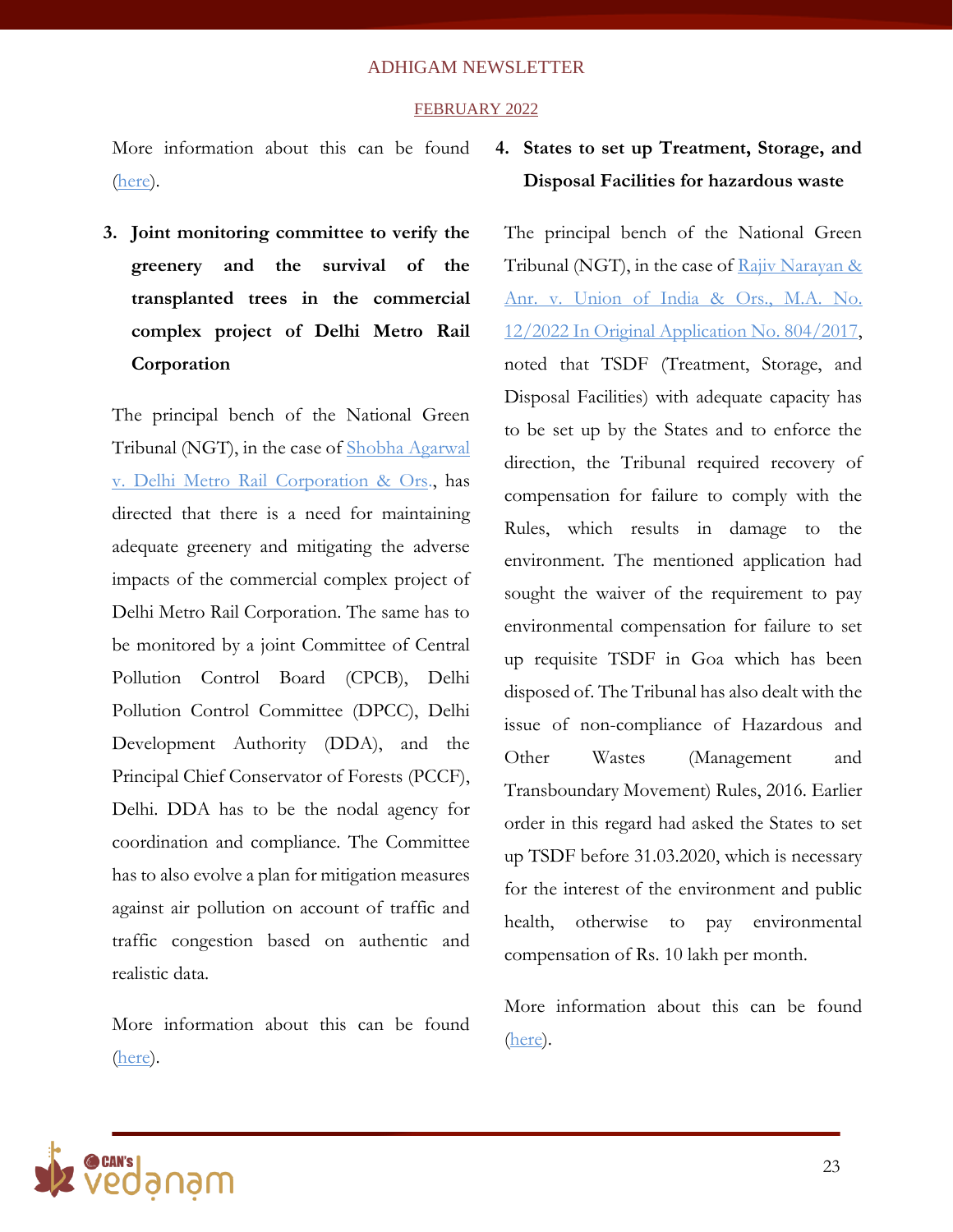#### FEBRUARY 2022

## **CALL FOR BLOGS**

### **SUBMISSION GUIDELINES**

- We prefer an article that is between 1200-2000 words. However, flexibility is allowed if the  $\bullet$ content so requires, and the quality is ensured. Coauthorship of up to two authors is allowed.
- Author(s) must write a small (50-75 words) brief of the article at the beginning of the manuscript. Authors may also mention 3-5 keywords at the end of such a brief.
- Vedanam welcomes articles which fall within the vast universe of Law and Interdisciplinary research is highly encouraged. Entries which present creative and enriching perspective on contemporary legal issues will be much appreciated.
- All the relevant sources must be duly acknowledged and hyperlinked in the text of the manuscript itself. Endnotes will be accepted if the said reference cannot be accommodated through hyperlinks, and must be formatted in accordance with OSCOLA (Latest Edition).
- All works submitted must be original and unpublished. Any form of plagiarism will lead to

disqualification from publication on the Blog (Vedanam).

We request the author(s) to kindly refrain from mentioning the name, institutional affiliation or any other detail of the author(s) in the document and the title of the document to facilitate the double-blind review process.

• The author(s) is also required to attach a suitable image to accompany the blog in a separate document. Please mention the source of the image in the email. It should be of high quality with a width of 1080 pixels and a height of 540 pixels.

### **FORMATTING GUIDELINES**

- The content (including endnotes, if any) should be written in Garamond font with a size of 13. The font size of the Heading and any sub-headings should be 14. Line Spacing is to be maintained at 1.5.
- The content of the writing should be Justified. Use Centre Alignment for the main heading as well as for sub-headings.

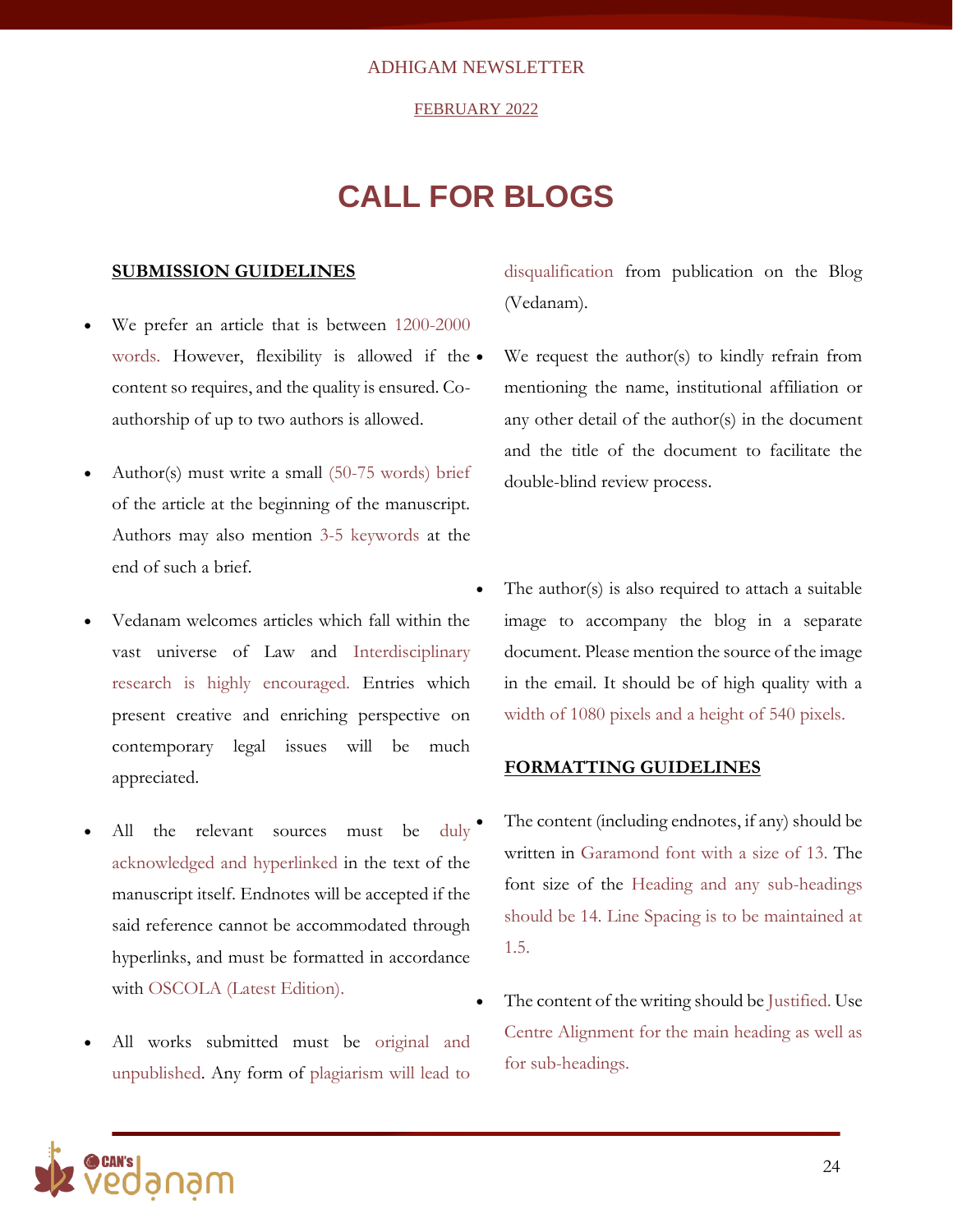### FEBRUARY 2022

The author(s) is recommended to use Headings  $\bullet$ and Sub-headings in order to allow readers to navigate the article with ease.

### **HOW TO CONTRIBUTE**

- All manuscript shall be sent to [vedanam@canfoundation.in](mailto:vedanam@canfoundation.in) with the subject 'Submission of manuscript for Vedanam'.
- Articles should be submitted in Microsoft Word format (.docx) only.
- Details of the author(s) should not be mentioned in the file containing the article.
- Author(s) must include their full name, institution/organisation, email address, photograph and a bio not exceeding 100 words in a separate cover letter.
- Authors are also required to submit a declaration of originality.

### **NOTE**

Any queries regarding the submission or review process may be addressed to the Editorial Board at [vedanam@canfoundation.in.](mailto:vedanam@canfoundation.in)